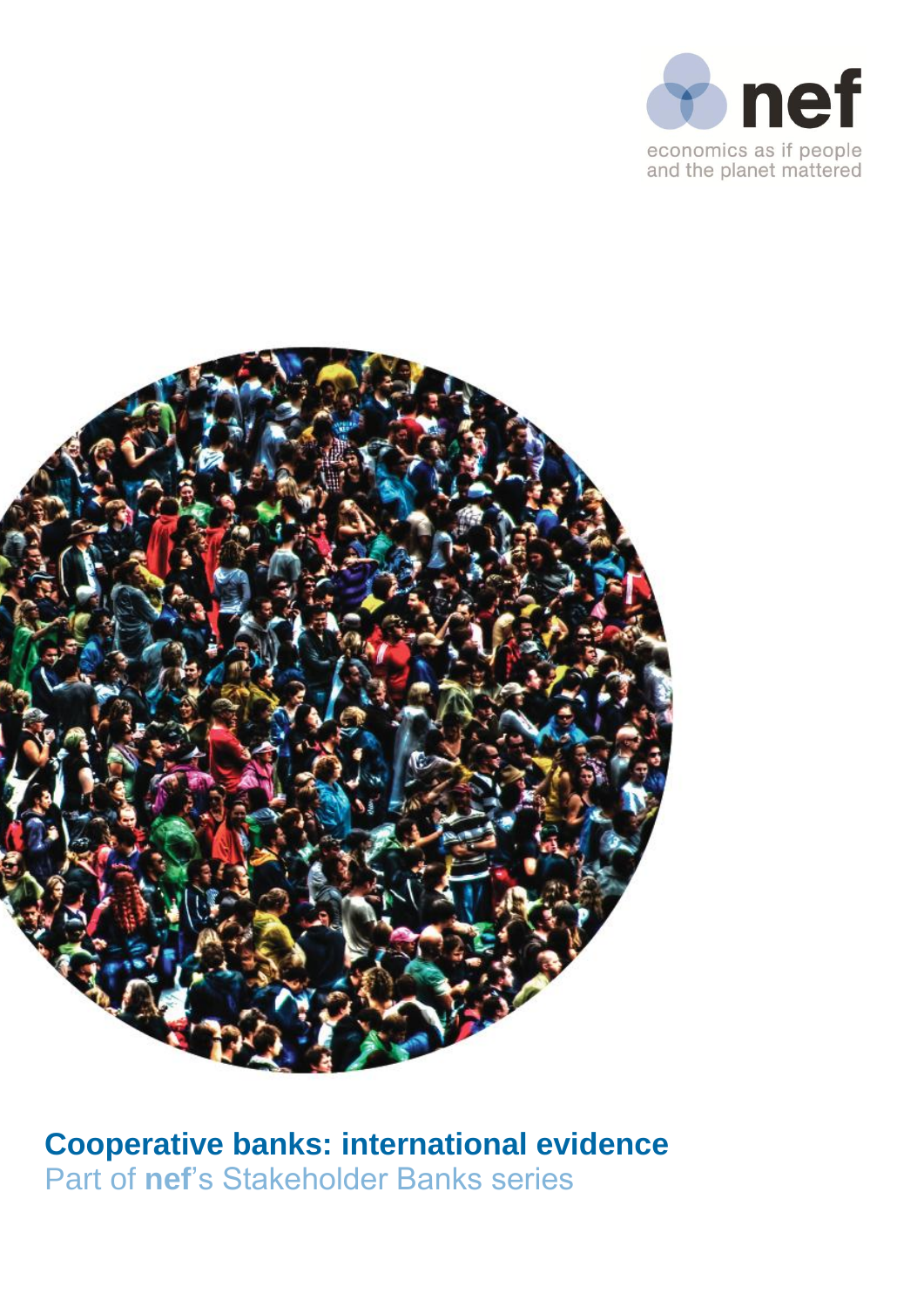# **Contents**

| <b>Executive Summary</b>                                               | 1  |
|------------------------------------------------------------------------|----|
| 1. What are Cooperative Banks?                                         | 1  |
| 2. The case for Cooperative Banks                                      | 4  |
| 3. What criticisms are typically made of the sector?                   | 14 |
| 4. Why are cooperatives more common in some countries than others?     | 18 |
| 5. How can governments foster a prosperous cooperative banking sector? | 20 |
| 6. What does the future hold for cooperative banks?                    | 22 |
| <b>Endnotes</b>                                                        | 24 |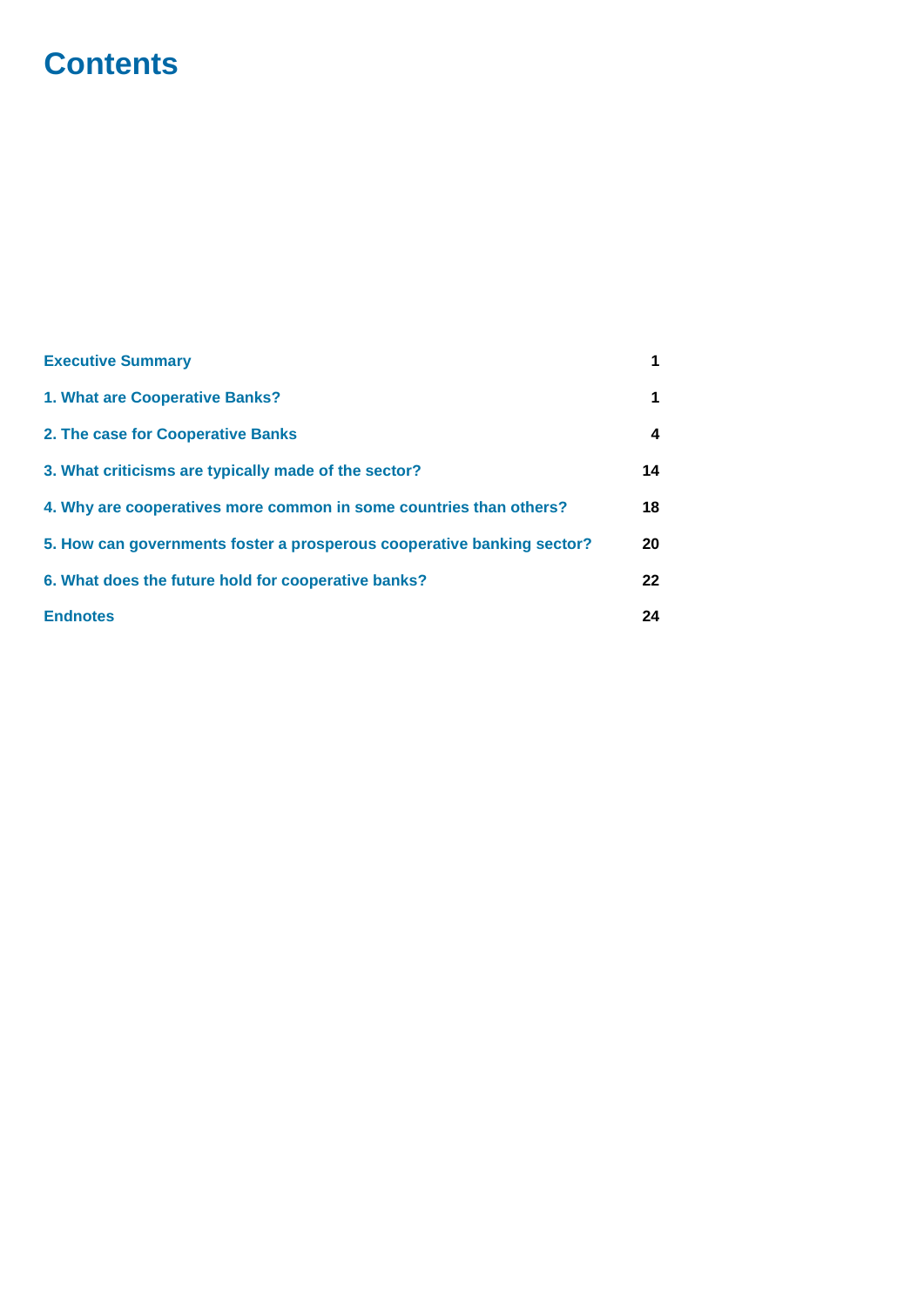# <span id="page-2-0"></span>**Executive Summary**

Cooperative banks outperform shareholder owned banks on a number of measures: they generate more stable longterm profits, they provide better customer service, and they boost local economies by lending more to small and medium-sized businesses. Plus, their more prudential approach to managing capital allowed them to weather the financial crisis better than the commercial banking sector, demonstrating their positive contribution to financial stability.

Co-operatives are owned by members (usually their customers) rather than shareholders. This ownership model appears to have profound effects on the priorities and performance of the institutions. It places an incentive on managers to maximise long-term customer value, and ensures that profit is treated as a means to an end rather than an end in itself. This focus presents a range of benefits, not just for customers but for the economy as a whole:

- **A focus on high-street banking and branch services**. Cooperatives focus on services that are directly relevant to their customers, and are much less fixated on risky wholesale and investment activities. This means they maintain branch access to communities and localities that would otherwise have none.
- **Inclusive banking**. Cooperatives punch above their weight in lending to small and medium sized business, and often make it their objective to ensure that banking services are available to all individuals.
- **Prudent management and stable profits**. By targeting lower returns, cooperatives generate more stable profits over the longer term and are much less likely to suffer losses.
- **Stability in a crisis**. Their prudent management of capital means that cooperatives make a positive contribution to financial stability. During the financial crisis, the entire European cooperative banking sector accounted for only 8% of total losses. Given cooperative banks' significant share of European lending markets – e.g. 47% in France, 33%, in Austria and 32% in Italy – this figure is relatively minor, and is in fact comparable in scale to the *individual* losses of HSBC and UBS. Thus, while commercial banks withdrew credit from their customers during and after the crisis, cooperative banks were able to expand their lending and, in doing so, aid recovery.

To achieve economies of scale while retaining their local roots and accountability, cooperatives often collaborate in networks to pool resources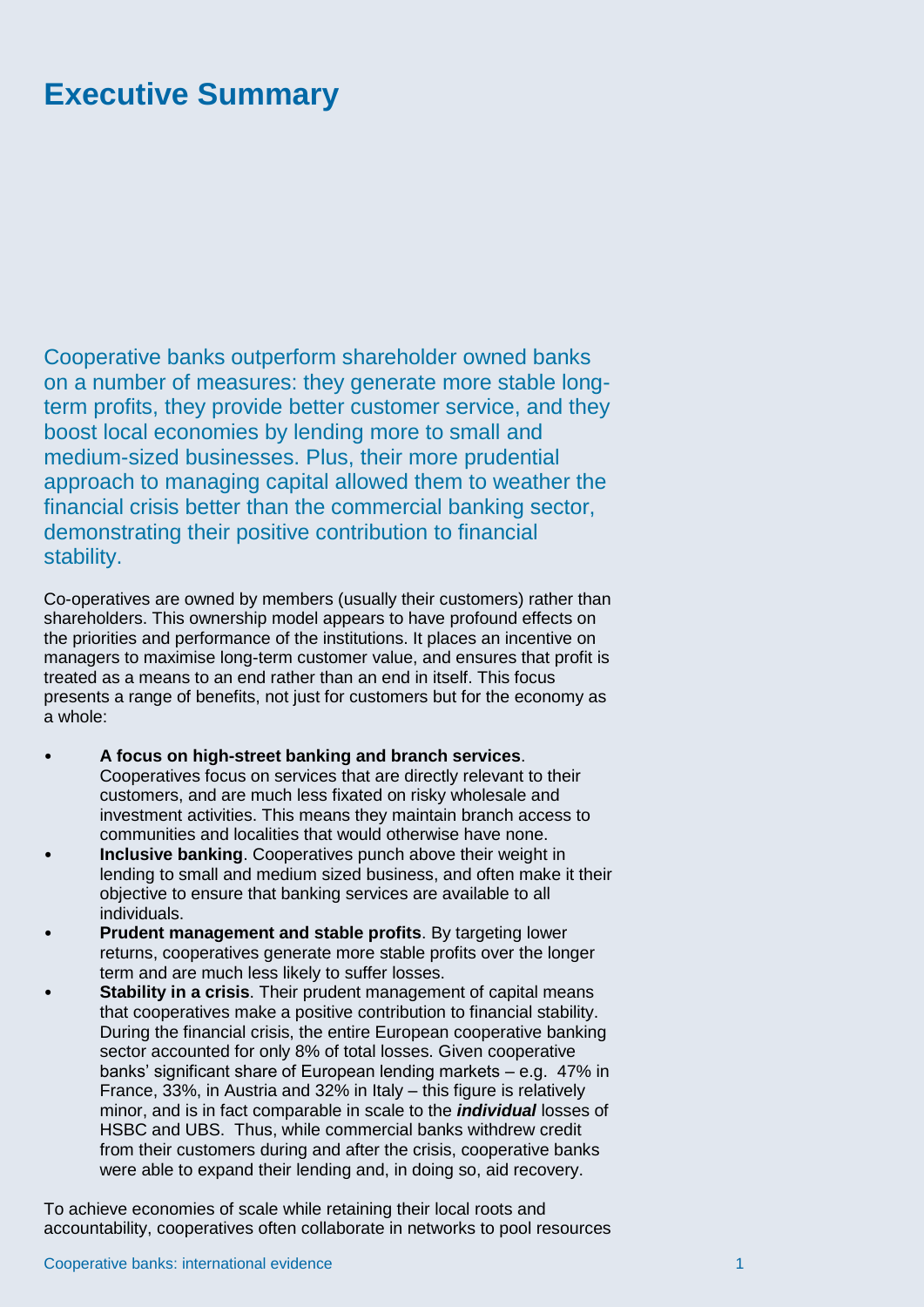and share services. This model has proved successful in many countries, although in some cases central institutions have become too dominant and entered non-traditional investment markets with poor results. Criticisms that cooperatives are unaccountably managed and inefficient are unconvincing. It is certainly the case that the ownership model prevents raising significant new capital to fund rapid growth and mergers and acquisitions; but, far from being a weakness, this model of steady organic growth actually contributes to the stability and prudence of cooperative banks.

Cooperatives account for a significant proportion of the banking market in many countries, particularly in Europe. Although the UK has one large cooperative bank, this differs from most cooperatives because it is not directly owned by its members and has no local accountability or governance.

We conclude that cooperative banks have thrived where independent local institutions have collaborated in networks to gain economies of scale, and where the regulatory environment has recognised and protected the cooperative ownership model.

Cooperative ownership makes rapid expansion difficult, particularly through acquisitions, and so alternative financing arrangements will have to be found. However, this is a difficult balance to strike, because the benefits of cooperative banks tend to be eroded the more like commercial banks they become. The expansion of the Cooperative Bank in the UK, for instance, raises an interesting question. That is, should government policy aim to help sizeable cooperatives compete directly with existing commercial banks, or should it help them compete by offering a genuine alternative? If the answer is the former, then it is unlikely that the benefits of cooperative banking sectors outlined in this report will be realised.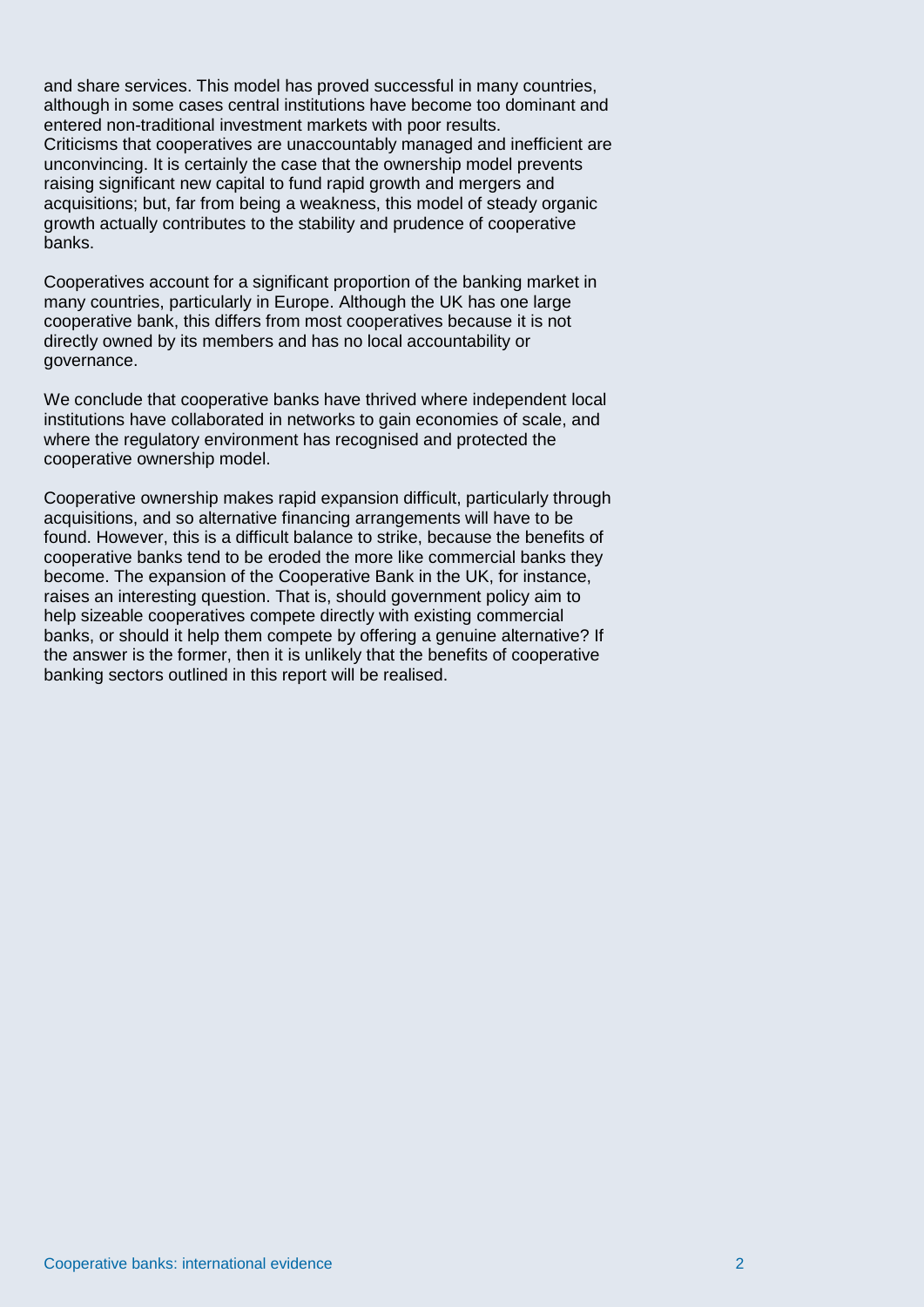# **1. What are Cooperative Banks?**

Cooperatives banks are owned by members (usually their customers) rather than shareholders. As a result they prioritise maximising customer value over profits, and they typically focus on high street banking. To achieve economies of scale while retaining their local roots and accountability they often collaborate in networks to pool resources and share services. They account for a significant proportion of the banking market in many countries, particularly in Europe.

Though cooperative banks vary enormously in structure both within countries and between countries, they share what is in essence a broader and more democratic form of ownership. They are controlled by members on the basis of one vote per person, rather than by shareholders whose vote is proportional to their financial stake.

Any customer can choose to become a member by investing a small amount of money in the cooperative to buy a share. You cannot sell shares in a cooperative bank to a third party, like you can shares in commercial banks. Instead, you can only sell them back to the bank itself in order to reclaim the money you originally put in.<sup>1</sup> Furthermore, unlike shareholders in joint stock companies, cooperative members do not have any legal claim on the profits generated by the businesses, or any share in the appreciation in the value of the business.<sup>2</sup> Cumulative profits are instead owned by the cooperative itself, often in the form of a trust, and are used for four primary purposes:

- 1. to build up an 'endowment' for future members as a reserve of capital;
- 2. to reinvest in the business, for example, by reducing borrowing rates, increasing savings rates, or by investing in staff training to improve customer service;
- 3. to invest in community projects, and;
- 4. to be paid out to members in the form of dividends (which are not linked to profitability).

Members can run for election to sit on the bank's supervisory board, which, in contrast to a commercial bank's board of directors, is typically made up of non-finance professionals. Members can receive other benefits, such as reductions at local events and museums that the cooperative has supported, and access to professional networks, training and expertise.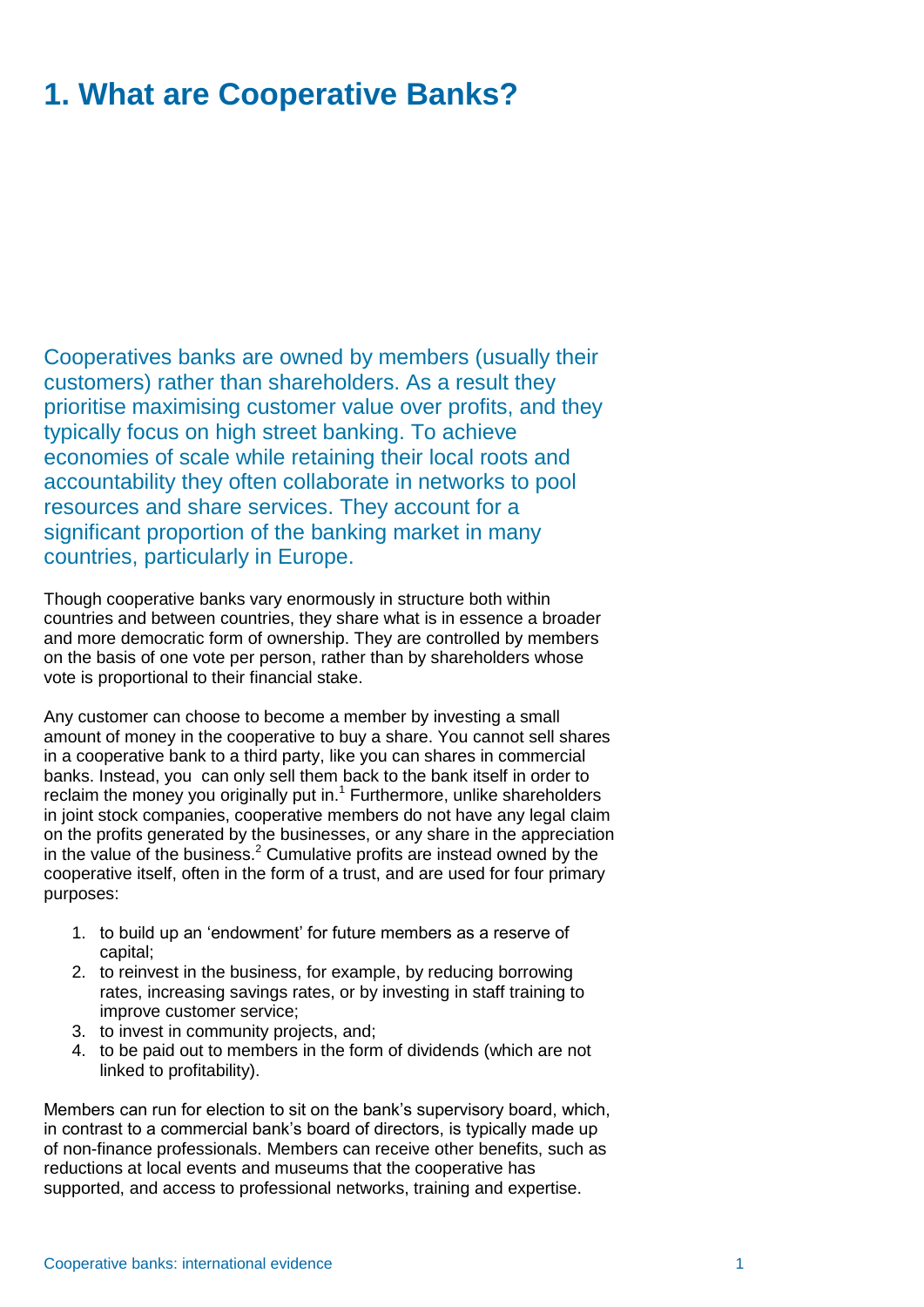Mutuals, such as Building Societies in the UK, are similar to cooperatives, although they differ in important respects. Customers of mutuals automatically become members rather than choosing to and, unlike members of cooperatives, cannot usually run for election to the supervisory board. Another difference is that cooperatives can be owned by employees, suppliers or other stakeholders whereas mutuals are always owned by customers.

Cooperatives generally operate according to the 'Rochdale Principles'<sup>3</sup> (see Box A), which are a set of guidelines for how cooperative businesses should behave and be organised.

### --- Start Box A ---

### The Rochdale Principles

- 1. Voluntary and open membership
- 2. Democratic member control ('one member, one vote')
- 3. Member economic participation (cooperatives raise money by selling shares to their customers, normally in quite small amounts, who then become 'members')
- 4. Autonomy and independence (cooperatives are controlled by their members)
- 5. Education, training and information (cooperatives provide education and training for their members, staff, and the local community, to promote cooperative ideals and enable stakeholders to engage more effectively in and with the business)
- 6. Cooperation among cooperatives
- 7. Concern for community

--- End Box A ---

Cooperative and mutual institutions emerged in the mid-eighteenth century. They started out as self-help movements that believed they could work together to meet local collective needs, instead of depending on or being exploited by outside people or institutions. The Fenwick Weavers' Society, founded in Scotland in 1761 is credited with being the first recorded cooperative.<sup>4</sup> The modern cooperative structure was developed in 1844 by the 'Rochdale Pioneers', a group of English cotton weavers that pooled their resources together to provide cheaper food and household goods $5$ .

Financial cooperatives did not emerge until sometime later, however, when Friedrich Wilhelm Raiffeisen $^6$  started the world's first credit union in 1862<sup>7</sup> in Heddesdorf, Germany. European commercial banks during the Industrial Revolution primarily catered for larger urban businesses and wealthy individuals. In response, small businesses, lower income individuals, and rural communities started their own cooperative banks, and the movement spread across Europe.

Nowadays, cooperative banks are still typically small, locally owned and run institutions that focus on retail banking activities, such as personal savings and loans, mortgages, and lending to small and medium sized businesses. However, as the trend for commercial banks merging and taking over one another took off over the past century, small cooperatives have started to struggle to compete with their larger commercial counterparts. This is because small institutions cannot individually achieve the 'economies of scale' enjoyed by larger institutions.

The difficulties suffered by small institutions as a result of this inability to achieve economies of scale are well documented in economic literature. Nevertheless, cooperative banks have gradually developed an innovative way to circumvent these problems: by collaborating with one another, and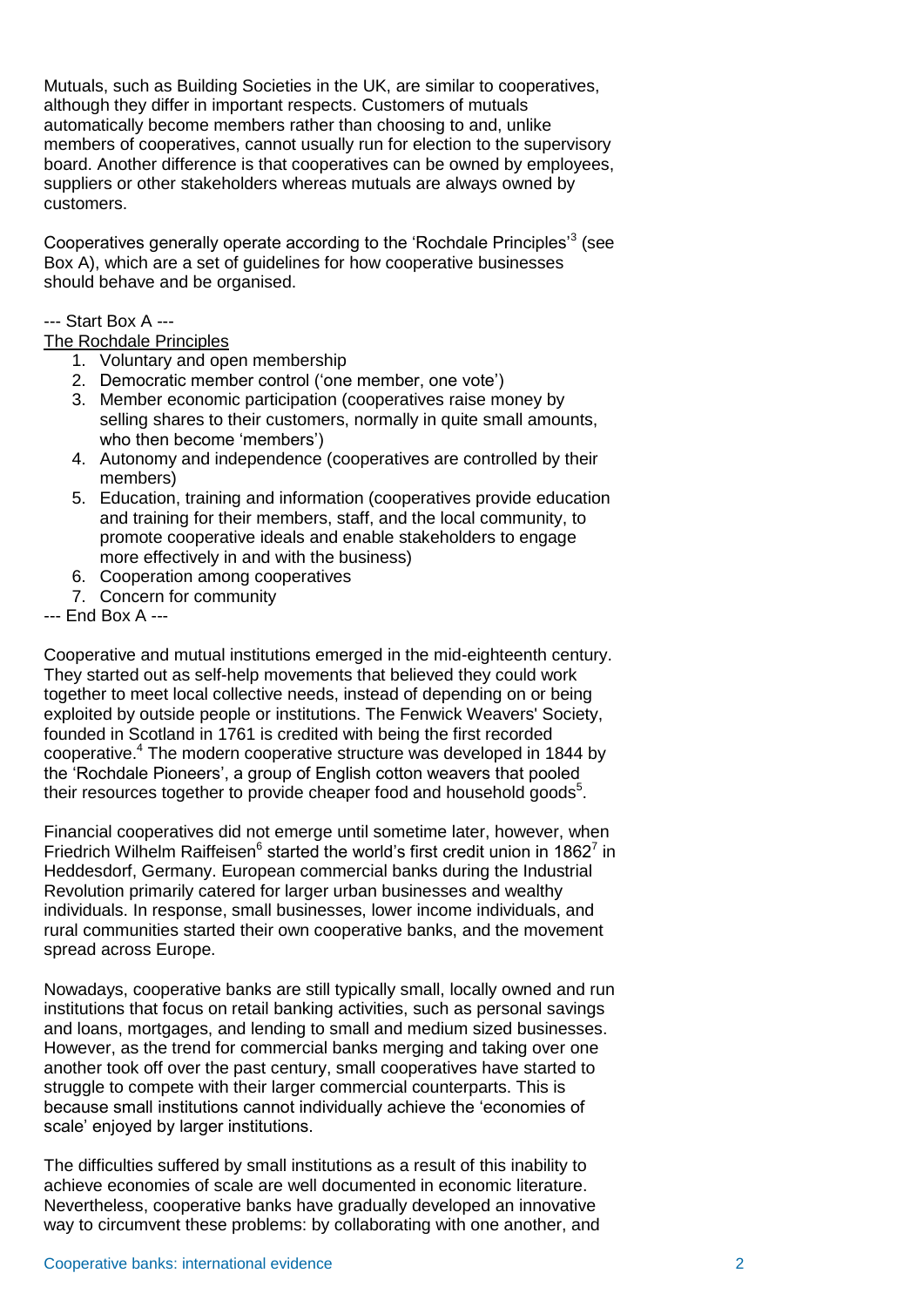pooling together certain activities (such as developing and maintaining IT systems), they have found themselves able to operate at a financially viable scale.

This tactic has proven so successful that almost all European cooperative banks now exist as part of very large formalised networks. These networks are generally coordinated by a central institution<sup>8</sup> which enables them to achieve economies of scale in wide variety of activities, including systems and product development, public relations, marketing, risk and liquidity management, training programmes, and lobbying efforts. Some central institutions also help coordinate intra-network deposit guarantee schemes, which help increase stability and confidence within the group, and should mean that cooperatives are less likely to have to turn to nationally run deposit guarantee schemes. Because other cooperatives within the network will provide support if any single institution gets into trouble, the credit-worthiness of each individual institution is improved. Not only does this enable the member institutions to access funding at reduced costs, but it also encourages dialogue, collaboration and mutual monitoring to ensure adherence to cooperative principles like prudent risk-taking.

There is a long history of such pooling and collaboration, as some of these central organisations have been around for over one hundred years. In 1898, for example, two such institutions were formed in the Netherlands.<sup>9</sup>

Cooperatives consequently differ enormously from commercial banks, not just with regards to their ownership structure, but also in terms of how they approach other banks within their respective sectors. Whilst competition may be the backbone of stock market capitalism, cooperatives instead believe that they work most effectively when cooperating with one another, in accordance with the Rochdale principles.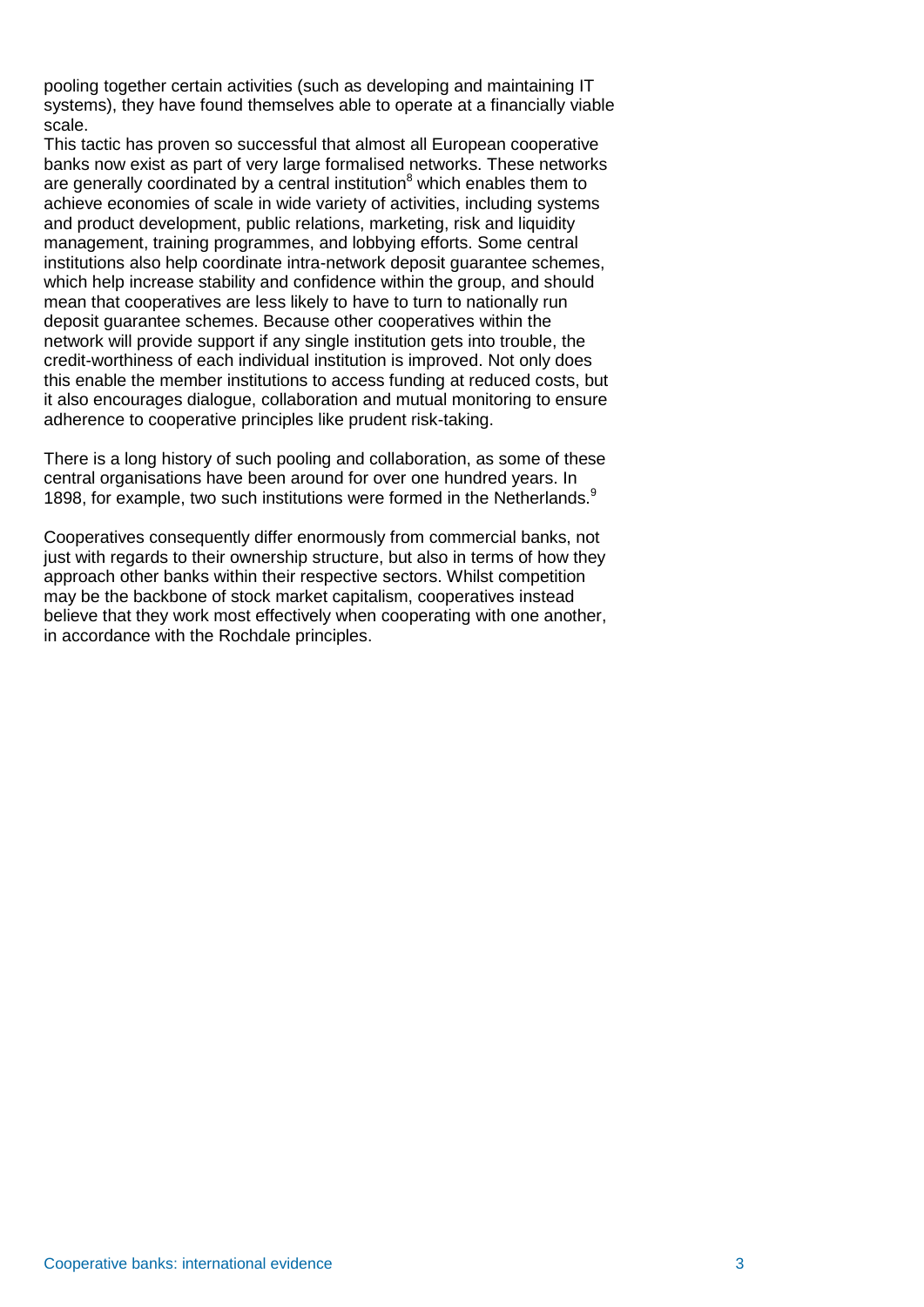# <span id="page-7-0"></span>**2. The case for Cooperative Banks**

The ownership structure of cooperative banks appears to have a profound effect on the priorities and performance of these institutions. Customer ownership places incentives on managers to maximise long-term customer value. The resulting focus on high-street banking, inclusive approach to customers, and prudent approach to risks and managing capital have positive benefits for the economy as a whole as well as for individual customers.

### **2.1 The impact of cooperative ownership**

Cooperatives are owned by their members, who in most cases are also the customers of the bank. The Rochdale principle of 'one member, one vote' means that individuals can have a direct and meaningful say in how the important institutions in their life are run, even without significant funds to invest. In this way, cooperatives are less likely than commercial banks to be controlled by only affluent individuals, corporations or institutional fund managers, instead attracting lots of small investors.<sup>10</sup> In addition to making the ownership structure more equal, the 'one member, one vote' principle should, at least theoretically, encourage all members to take an equal interest in the governance of the institution, instead of effectively surrendering corporate governance to the largest shareholders.

The ownership structure of cooperatives encourages investors to take a long-term interest in the bank. Although some investors in stock market listed banks will be seeking to hold the shares over extended periods to generate long-term returns, many will be trading shares based on shortterm targets for returns on their investment funds. Indeed, the rise of 'high frequency trading' using computer algorithms means that a significant percentage of owners may hold their stakes in a commercial bank for only a fraction of a second. In contrast there is often only one opportunity per year when members of cooperatives can request to redeem their shares. This, and the fact that members do not have a claim on profits, means that managers do not face pressure from owners to maximise short-term profits and share price performance.

Cooperatives frequently aim to maximise 'customer value' rather than simply profits, which are considered a means to financial sustainability rather than the end in itself. As explained by the Hans Groeneveld, Senior Vice President of Rabobank, a large network of Dutch Cooperative Banks:

> *"as with all banks (irrespective of their capital structure), healthy profitability is an important necessary condition for*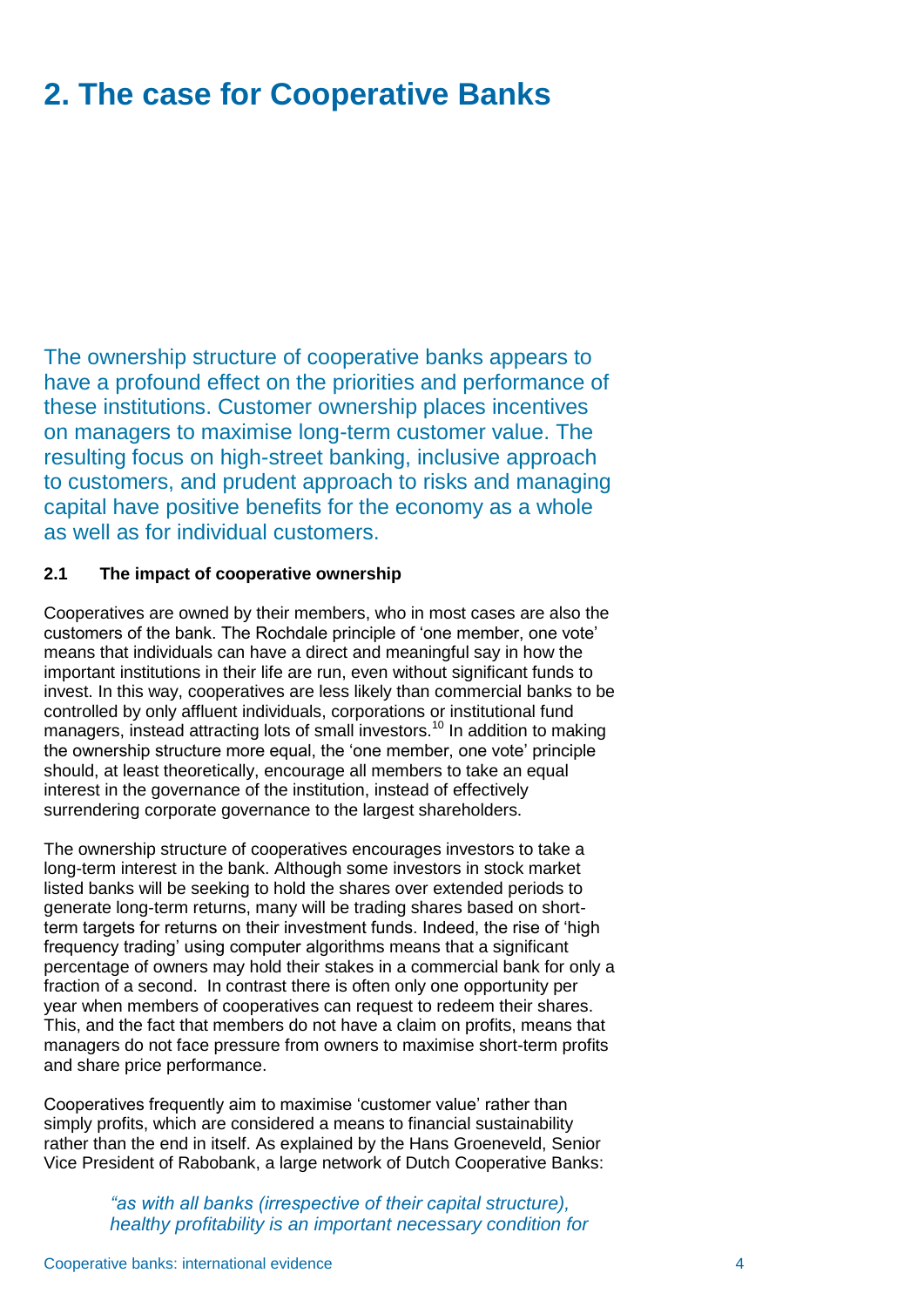*Cooperative banks to safeguard their continuity, to finance growth and credit, and to provide a buffer for inclement times. But, unlike with [shareholder owned] banks, profit is not a goal in itself but are necessary for continued growth:*  they are a 'means to an end' rather than the 'end' itself.<sup>11</sup>

In theory, profit-maximising banks within competitive markets should ensure good customer service to the extent that this increases shareholder value. In practice there are several reasons why the interests of shareholders and customers might be in conflict. These include the pressure for short-term returns, the logic of ignoring less profitable customers and geographical locations, and pressure on managers to increase sales resulting in mis-selling of financial products.

Many benefits potentially flow from customer ownership, not just for customers but for the economy as a whole:

- Focus on high-street banking and branch services
- Inclusive banking, serving local SMEs and individuals
- Prudent management and stable profits
- Stability in a crisis: consistent lending and prudent management of capital.

We examine these in turn below.

**2.2 A greater focus on high-street banking and branch services** Customer ownership means that cooperative banks are generally more interested in traditional high-street banking than in investment banking activities, and have very little interest in speculative trading with the bank's own capital. The evidence behind this claim is as follows.

First, cooperative banks tend to devote a greater percentage of their balance sheets towards retail banking than commercial banks.<sup>12</sup> In Germany, for example, commercial banks devote approximately 28% of their balance sheets to holding derivatives, in comparison to central cooperative institutions which devote only 14%, and local cooperatives which devote 0%.<sup>13</sup> In the UK, RBS, Barclays, HSBC and Lloyds devote 35%, 34%, 14% and 6% of their respective balance sheets towards holding derivatives, while The Cooperative Bank devotes only 2%.<sup>14</sup> In Switzerland also, cooperative banks consistently dedicate less of their balance sheets to trading portfolios than commercial banks (see Figure 1).

There is also evidence to suggest that cooperatives are more focussed on domestic markets than commercial banks. German cooperatives, for example, have only 13% of their balance sheets tied up in foreign securities versus 21% for commercial banks.<sup>15</sup> Similarly, only 16% of Austrian cooperatives' liabilities are foreign, compared with 31% of Austrian commercial banks' liabilities<sup>16</sup>.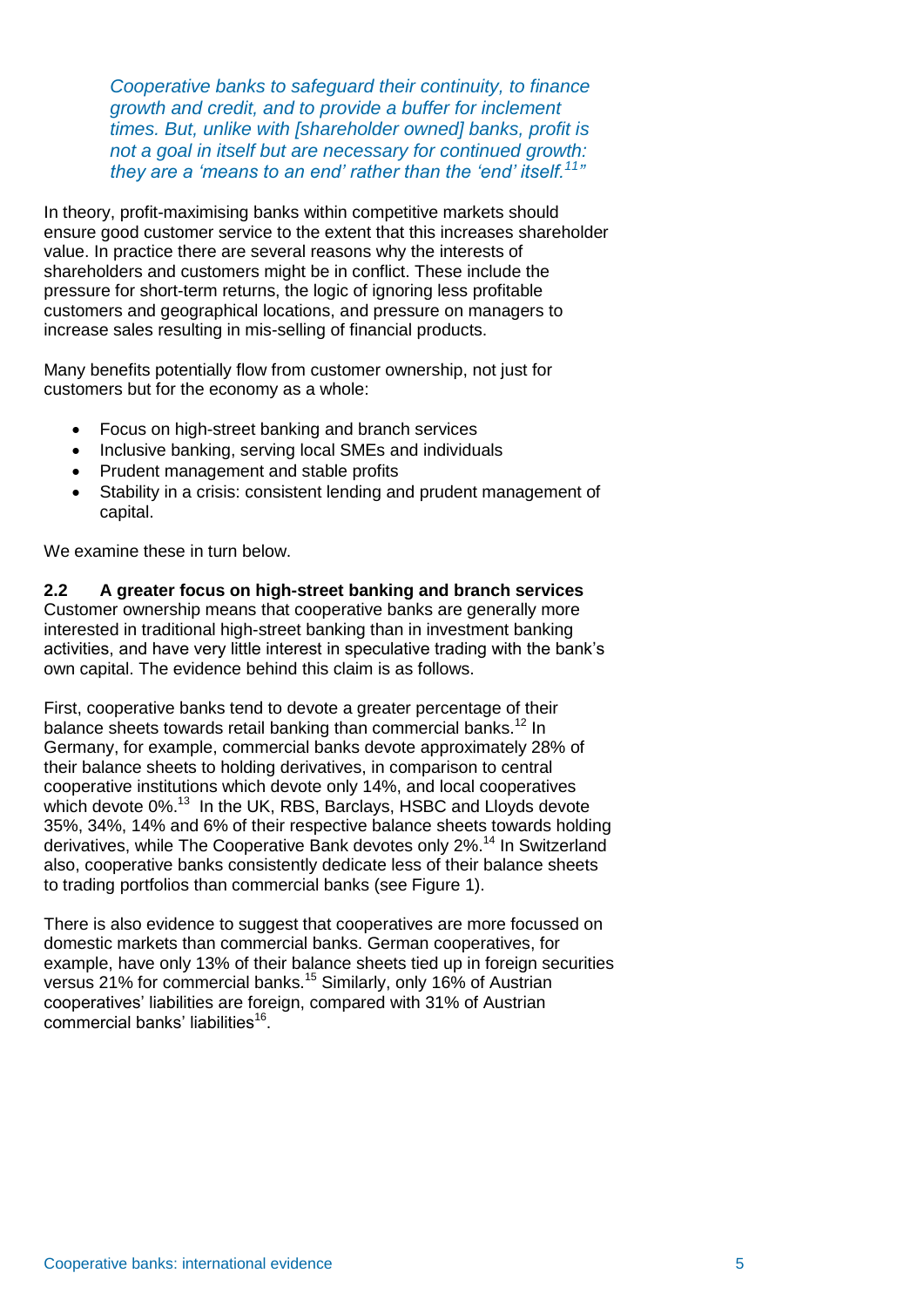

*Source: Swiss National Bank statistics*

### *Provision of branch services*

Using bank branch access as a simple measure, cooperatives are making faster progress than commercial banks when it comes to customer service.

Over the past fifteen years, European cooperatives have increased their share of European bank branches from just under 25% to over 28%. This is because, while commercial banks have been closing down branches to increase cost efficiency, cooperatives (with their focus on customer value) have generally been opening up shop.

The UK is a case in point. In the ten years between 2002 and 2012, it lost 16% of its commercial bank branches, leaving many communities without branch access.<sup>18</sup> Yet between 2007 and 2010, it gained 252 cooperative branches. Likewise, 1226 and 975 new cooperative branches opened in France and Italy respectively<sup>19</sup>. Not *all* European cooperatives expanded their branch networks during this period – in the Netherlands and Germany the number of cooperative branches fell by 248 and 151 respectively – but overall the trend was positive.

Given the rise in digital banking and reduced demand for branch services, are the commercial banks simply being quicker to react to market forces? Perhaps, but branch services are still essential for small businesses and individuals who are unable to access digital services or need more personal assistance. Branches are also crucial when it comes to maintaining close face-to-face relationships with customers. The fact that cooperatives target a lower return on equity enables them to keep more extensive branch services available. This is perhaps best illustrated by where cooperatives operate their branches in relation to commercial banks.

Cooperatives frequently concentrate their branches in areas that are neglected by commercial banks. For example, 33% of Austrian commercial bank branches are in Vienna compared with only 3% and 8% of the braches of the country's two main cooperative networks. These networks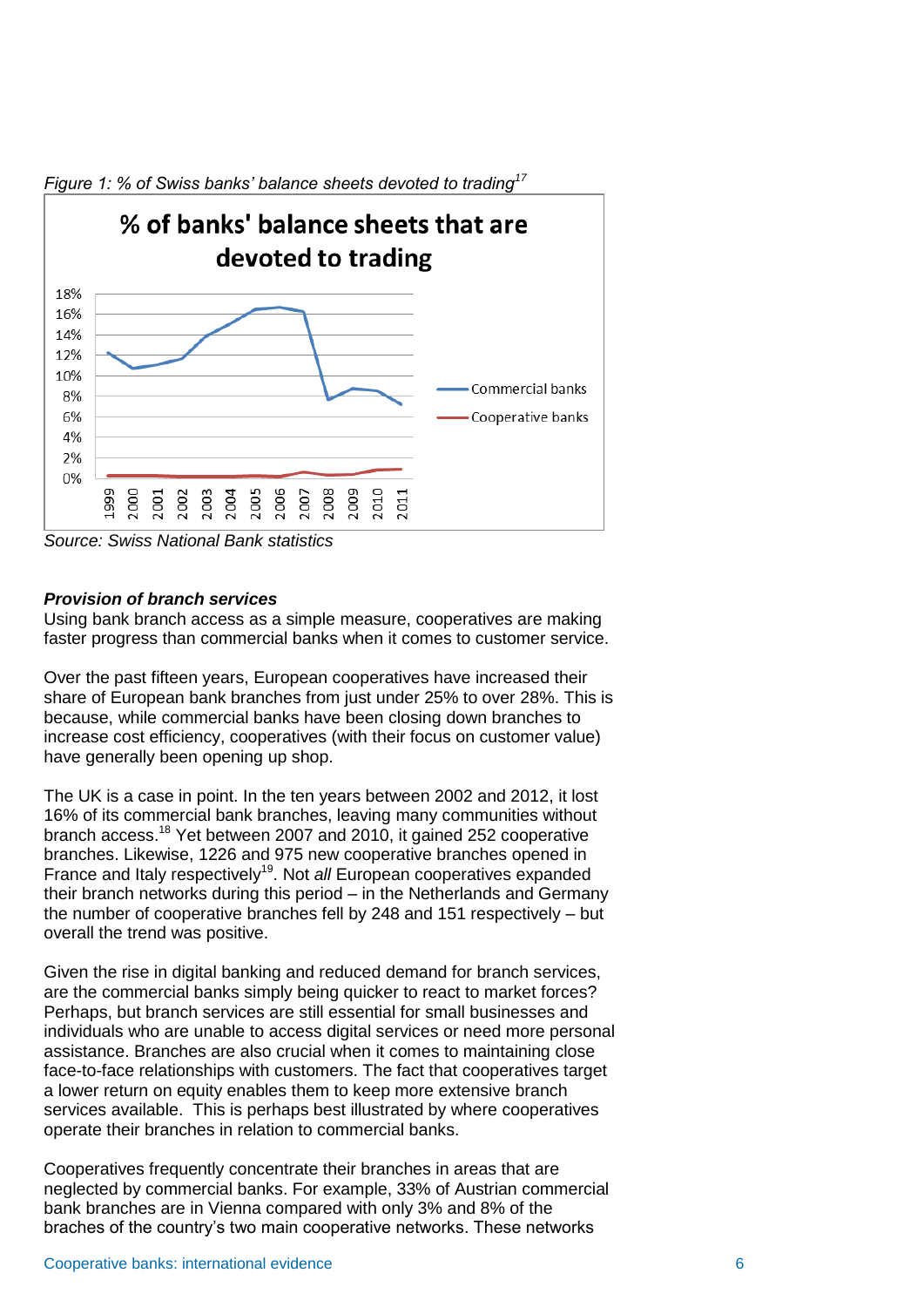base a third of their branches in rural locations, compared to 11% of the commercial banks' branches.<sup>20</sup> Similarly, commercial banks in France concentrate in urban areas, whereas French cooperatives typically locate between 25% and 33% of their branches in sparsely populated areas.<sup>21</sup>

### **2.3 Inclusive banking for SMEs and individuals**

Maximising customer value rather than profits and being owned by and accountable to local customers allows cooperatives to cater for less profitable customers who are under served by commercial banks. This problem is typically believed to arise because banks find it extremely expensive and time consuming to properly assess the viability of lending to small businesses and lower income households. This has been exacerbated by the demise of 'relationship banking' and the rise of centralised credit decisions. Commercial banks are no longer local institutions that intimately know local people and the local economy, and are instead simply branches of enormous, centrally-controlled, national giants, where investment decisions are typically set by head office. In search of cost efficiencies they have relied less on local managers and more heavily on 'credit scoring', which involves noting down a few of the business's or person's characteristics and using algorithms and historical data to determine the probability that that business or person is a good risk. Plus, they often demand high levels of collateral from their borrowers. Because having this collateral as back-up significantly reduces the risk they are taking, banks can avoid taking putting proper thought and consideration into a customer's future prospects. It is also argued that large banks don't take the time to work with their small business customers, to help them understand what information they need and why their loan applications may have failed.

The resulting under-provision to the SME sector (although rational for individual profit-maximising commercial banks) is damaging overall to the economy because it means wealth-creating enterprises often fail to obtain bank financing.

Cooperatives serve SME customers better. Take the UK, where business lending is dominated by four commercial banks. Failure to meet credit scoring thresholds is the most common reason why SME loans are rejected, with approximately 40% of applications failing because of this.<sup>22</sup> In addition, the majority of rejected loan applications overturned in favour of the customer during formal appeal processes are done so on a basis of unreasonable credit scoring.<sup>23</sup> Empirical evidence suggests that small banks are better at seeking and assimilating the 'soft' information needed to holistically assess the prospects of small firms. $^{24}$  Finally, large banks appear to lend proportionally less to SMEs than to smaller banks.<sup>25</sup>

The data available on European cooperatives corroborates this picture.<sup>26</sup> For example, Figure 2 shows that cooperatives in five out of seven of the profiled countries punch well above their weight with regards to SME lending. The best performing cooperatives are in Austria and the Netherlands. The two Austrian cooperative networks are together responsible for 46% of all SME lending (versus 33% of the all loans) and Rabobank in the Netherlands is responsible for 43% of SME lending (versus 29% of the all loans). Only in one country, the UK, do cooperatives (slightly) underperform in SME lending; however, this may well be a result of the unique structure of The Cooperative Bank, which is examined below.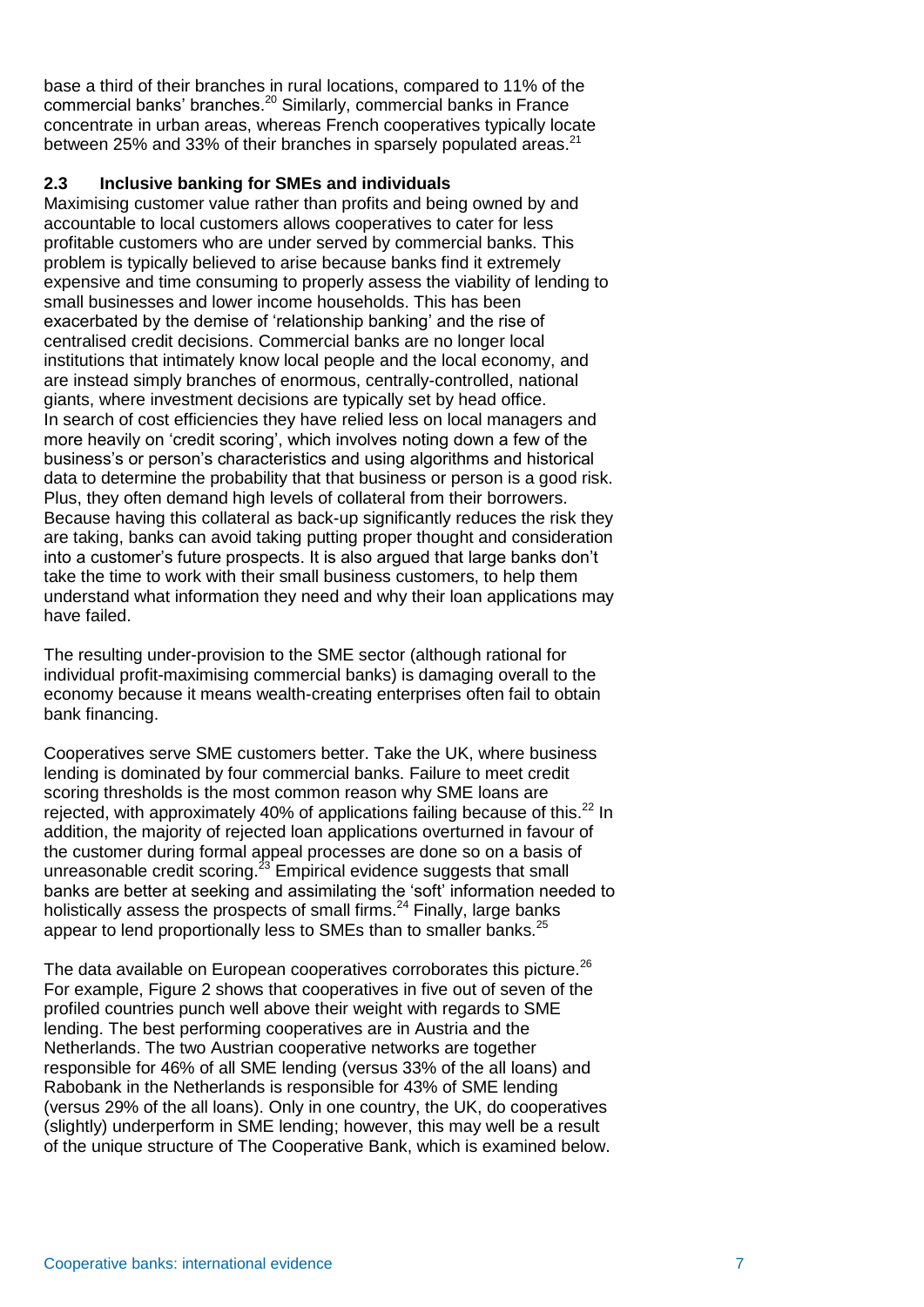*Figure 2 – Cooperatives' market shares of loans and SME loans in seven countries in 2010*

|             |              | Market share |
|-------------|--------------|--------------|
|             | Market share | of loans to  |
|             | of loans (%) | SMEs (%)     |
| Austria     | 33           | 46           |
| Denmark     |              | 1            |
| Germany     | 17           | 28           |
| Hungary     | з            | 8            |
| Netherlands | 29           | 43           |
| Portugal    | з            | 5            |
| ΠК          | 2            |              |

*Source: European Association of Cooperative Banks<sup>27</sup>*

The same is true of the provision of transactional banking services to individuals. Profit-maximising banks will turn away customers to whom they have little prospect of cross-selling lucrative financial products, despite the positive social and economic benefits of all adults having full access to transactional banking. As more transactions take place online, preventing a significant number of potential customers from participating is harmful to the interests of business and consumers alike.

Finally, there is also evidence to indicate that cooperatives are more responsive than commercial banks to the needs of civil society organisations. For example, cooperative banks in Germany are responsible for 29% of all lending to German NGOs – nearly three times the 11% provided by commercial banks. This is despite the fact that cooperative banks hold only approximately 17% of the total German loans market versus commercial banks' 32% .<sup>28</sup>

### *Local accountability*

Cooperatives are typically tied to a specific geographical region, in contrast to commercial banks which often operate at national scale with centralised decision-making (the Cooperative Bank in the UK is a notable exception to this, being a national bank – see Box B).

This greater proximity to customers and owners enables local communities to have greater control over cooperative banks and the local economy. Being bound to a particular place, local banks can and must maintain an intimate understanding of local people and the local economy in order to thrive. Unlike commercial banks, they cannot simply up and move to a more affluent area to chase easy money. As discussed above, this can give them an informational advantage over centralised national banks in the market for SME lending. Interestingly, despite the fact that Italian cooperatives lend more to SMEs than commercial banks, they appear to suffer fewer losses.<sup>29</sup> This indicates that they actually lend more wisely to SMEs than commercial banks, despite lending more frequently. Empirical studies in Italy<sup>30</sup> and Germany<sup>31</sup> found that cooperative banks help reduce 'capital drain' to urban centres and thus regional inequality, probably as a result of their strong SME lending.

Another advantage of having locally controlled banks is that they provide senior managerial career opportunities outside the capital and large cities.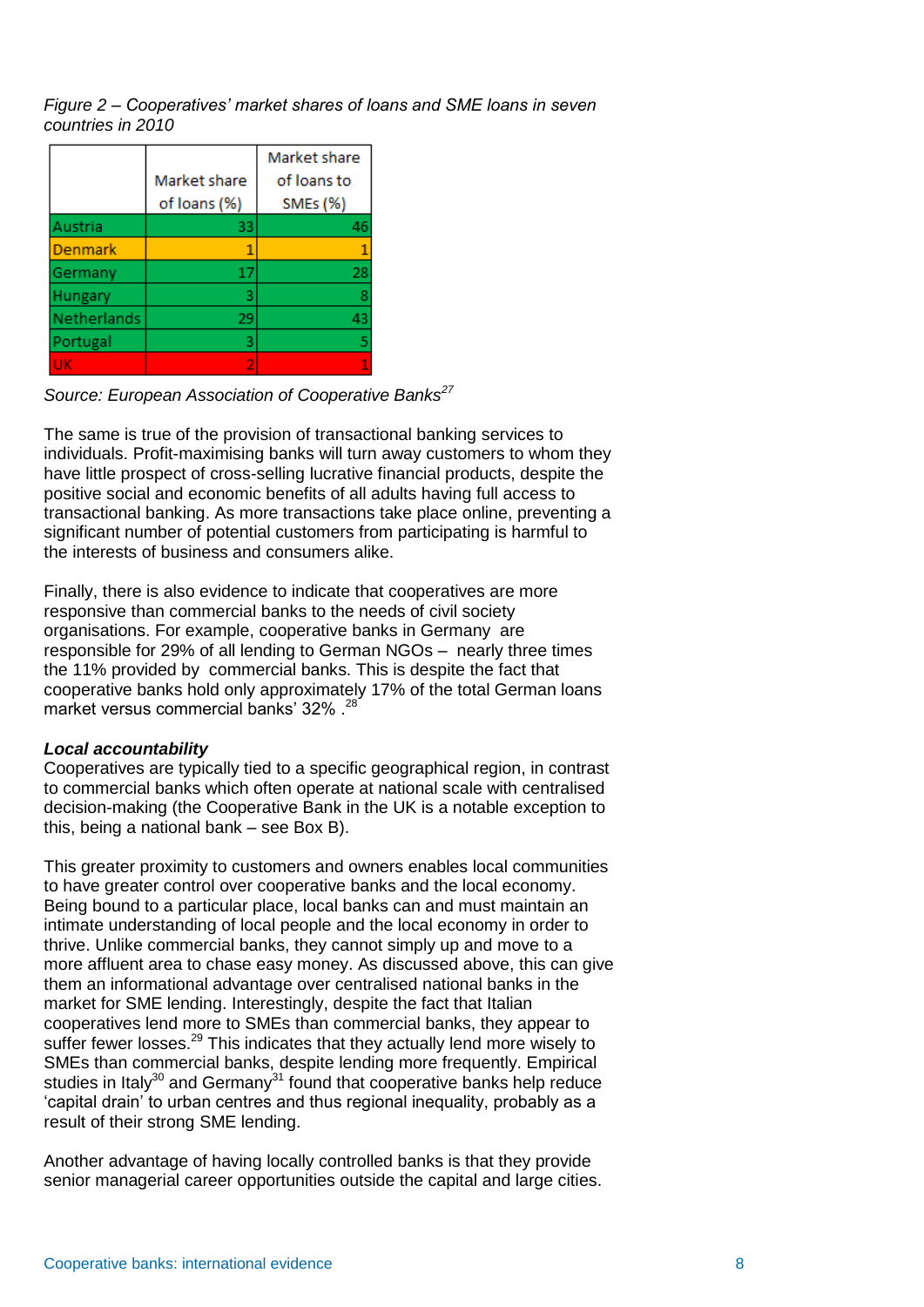### --- Start Box B --- **The Cooperative bank**

The UK's Cooperative Bank PLC is actually a commercial bank that is 100% owned by the Cooperative Group, a British consumer cooperative that provides a wide range of products and services including supermarkets, funeral services, farming and pharmacies. Because it is owned by customers of the whole Cooperative Group rather than by just its own customers, the bank is not strictly a cooperative (although the overall Cooperative Group does, to some extent, follow the direct customerownership model that typifies cooperative banking).

Unlike other cooperative banks in Europe, the Cooperative Bank did not arise in response to the need of local communities; it was started to provide banking services for other cooperative companies in the UK. It is therefore effectively a single, national, centrally coordinated bank, rather than a network of small, local banks.

These differences are counter-balanced to some extent by the structure of the bank's parent Cooperative Group, which attempts to maintain localised control by having 'area committees' comprising elected local representatives. Members sitting on these area committees can then run for election on 'regional boards', whose members can, in turn, be elected onto the 'Group Board'. Members from the Group Board sit on the board of the Cooperative Banking Group; however, the latter is also composed of a certain number of 'independent non-executive directors', in order to satisfy regulatory requirements. The extent to which this structure successfully fosters local accountability is debatable and certainly cannot be viewed as a perfect substitute for locally owned institutions.

--- End Box B ---

As we will explore in Section 3, the central institutions in cooperative networks appear in some cases to exert very significant control over their networks of local cooperatives, instead of the other way around. The Rabobank network in the Netherlands, for example, exists as a single brand, and its central organisation sets rules and monitors the local cooperatives to ensure they conduct themselves in a manner in keeping with this label. Might such cooperatives be only superficially local? In the case of Rabobank, the network may appear centrally controlled but ownership of the local cooperatives by their local customers maintains a key difference from being simply branches of a commercial bank. Data from the Netherlands on SME lending in Figure 2 earlier in this section appears to confirm a substantive difference between centrally co-ordinated local cooperatives and branches of centrally controlled commercial banks.

## **2.4 Long-term thinking and stable profits**

Cooperatives argue that members having no legal claim on profits, and as a result no claim on any increase in the value of the business. This promotes a long-term view and prudent attitude to risk compared with commercial banks, who place a strong emphasis maximising short-term profits and share price and, in doing so, encourage excessive risk taking and unsustainable growth. Data on return on equity (ROE) and return on assets (ROA) appear to support this argument, and suggest that targeting lower returns produces more stable profits. Prior to the financial crisis, cooperative banks, on average, posted lower returns than commercial banks, but the commercial banks' returns fluctuated nearly twice as much. $32$ (see Figures 3 and 4).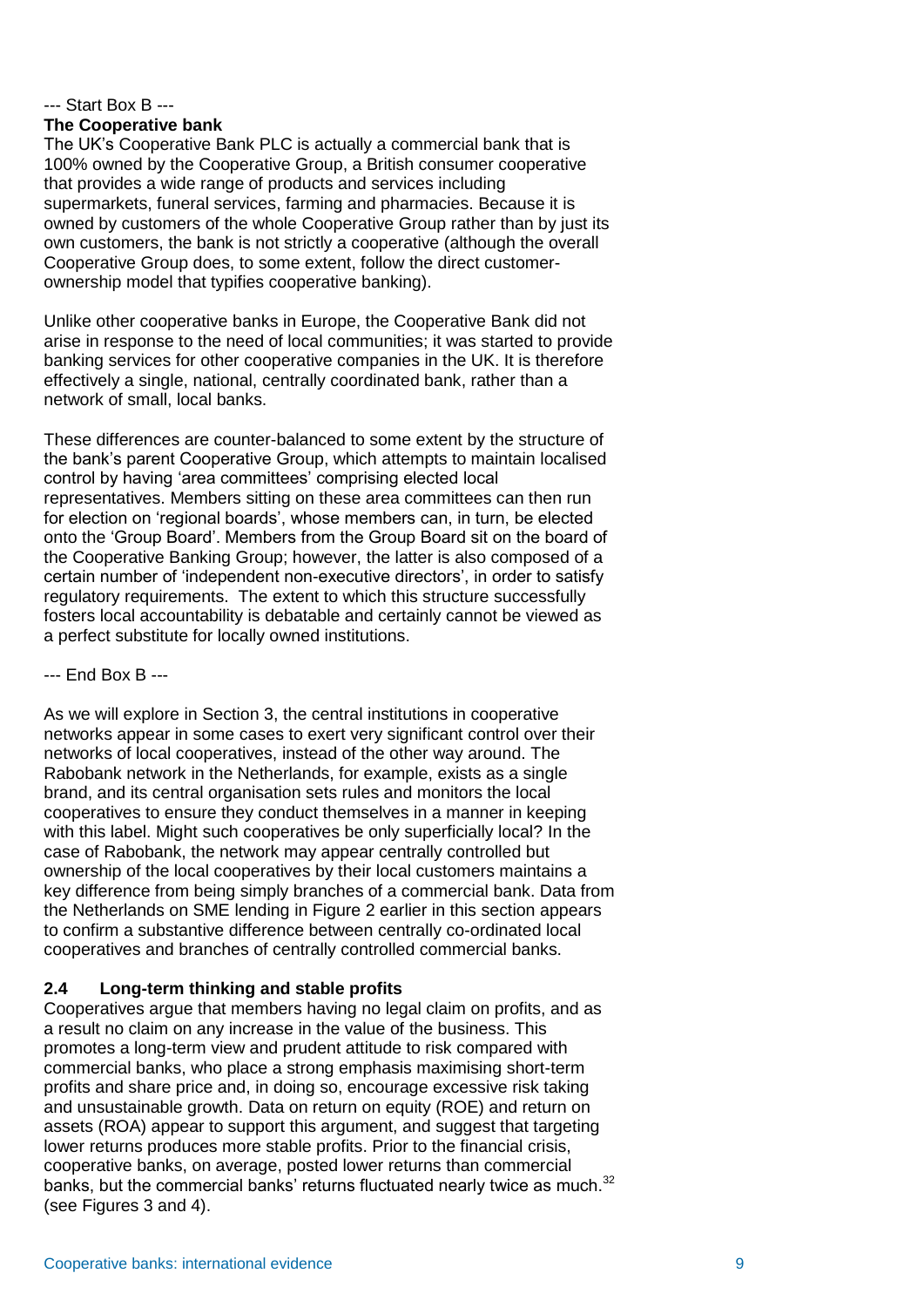*Figure 3 – Comparison of rates and fluctuations in average returns<sup>33</sup>*

|                                          | <b>Cooperative Banks</b> | <b>Commercial Banks</b> |
|------------------------------------------|--------------------------|-------------------------|
| <b>Return on Equity</b><br>$(2002 - 7)$  |                          |                         |
| <b>Average ROE</b>                       | 9.3%                     | 13.4%                   |
| <b>Standard deviation (+</b><br>or $-$ ) | 4.5%                     | 8.5%                    |
|                                          |                          |                         |
| <b>Return on Assets</b><br>$(2002 - 7)$  |                          |                         |
| <b>Average ROA</b>                       | 0.4%                     | 0.5%                    |
| <b>Standard deviation (+</b><br>$or -$   | 0.2%                     | 0.3%                    |

*Figure 4 – Cooperative Banks vs Commercial Bank Return on Equity*



*Average Return on Equity for cooperative banks in Austria, Finland, France, Germany, Italy, The Netherlands, Spain, and Switzerland, vs. the return on equity for the entire banking systems in these countries. Source: Groeneveld, H. (2011) <sup>34</sup>*

### **2.5 Stability in a crisis: consistent lending and prudent management**

European cooperative banks as a whole were far less engaged in the speculative activities that unravelled during the financial crisis – and as a result weathered the crunch much better. In total, they suffered only 8% of the total losses incurred by the entire European banking system during the financial crisis $35$ . To put this in perspective, UBS alone accounted for  $12\%$ of total losses, and HSBC for 10%. HBOS, Barclays and Deutsche Bank accounted for 7%, 5% and 4% respectively<sup>36</sup>.

Considering the sizeable shares of European lending markets occupied by cooperative banks (in France 47%, Austria 33%, Italy 32%, the Netherlands 29% and Germany  $17\%$ <sup>37</sup> their 8% combined losses were remarkably minor.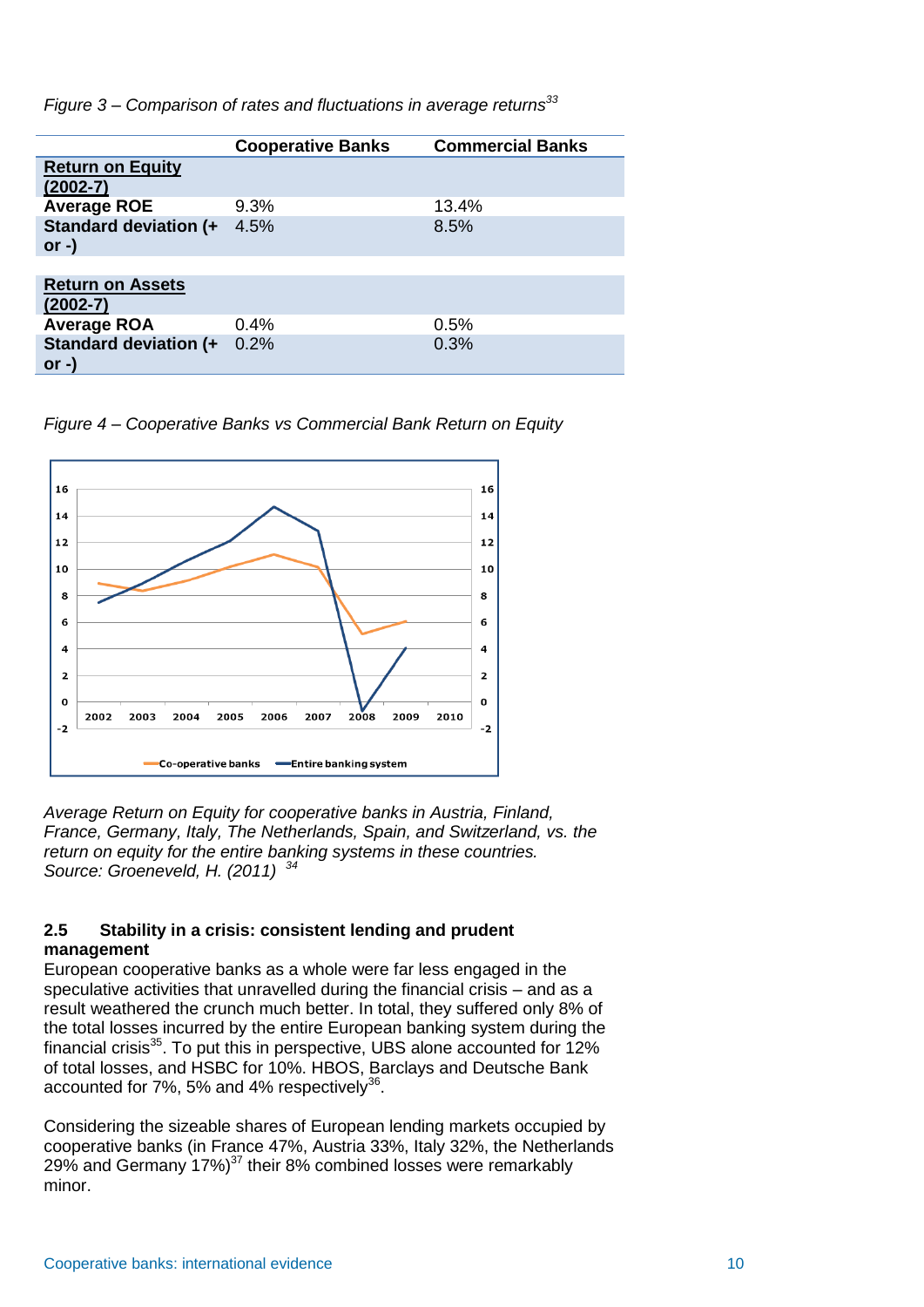Some of the cooperative networks' central institutions, particularly those who had been engaged in wholesale and investment banking activities like OVAG in Austria, did require some state support during the crisis. But, unlike commercial banks such as RBS and Lloyds in the UK, no cooperative network needed to be nationalised<sup>38</sup>. In fact their network structure meant that central cooperatives were frequently bailed out by their networks rather than by taxpayers. For example, the Austrian centrals received cash-injections from their networks of local cooperatives. The central Rabobank institution also received support from its locals (although this didn't show up as a formal bailout, as the Rabobank network operates under one consolidated balance sheet.)

Cooperatives were also, on average, much better capitalised than commercial banks. Figure 5 shows that in the run up to the financial crisis, European cooperative banks, on average, had higher 'core' and 'Tier 1 capital ratios', which are two of the main indicators used to determine the financial strength of a bank. Cooperatives and commercial banks, on average, showed similar degrees of variation in these levels over the five years considered.

| Figure 5 – The average financial strength of European cooperative |  |
|-------------------------------------------------------------------|--|
| and commercial banks between 2002 and 2007.                       |  |

|                        | Cooperative | l Commercial |
|------------------------|-------------|--------------|
|                        | banks       | banks        |
| Average core capital   |             |              |
| ratio (%)              | 4.7         | 3.6          |
| Standard deviation of  |             |              |
| core capital ratio     |             |              |
| (percentage points)    | 1.4         | 1.4          |
| Average Tier 1 capital |             |              |
| ratio (%)              | 9.2         | 8.4          |
| Standard deviation of  |             |              |
| Tier 1 capital ratio   |             |              |
| (percentage points)    | 1.4         |              |

*Source: 'European cooperative banks in the financial and economic turmoil: First assessments.' European Association of Cooperative Banks (2010)<sup>39</sup>*

This higher level of capitalisation reflects the fact that cooperative banks' owners (their customers) prioritise high quality service and long-term financial strength and thus hold a larger proportion of profits aside as a capital buffer against future losses. In contrast, commercial banks are incentivised to reduce the amount of capital they hold back in order to boost their returns on equity for their shareholders – despite the fact that doing so may threaten the bank's resilience in a crisis.

This perverse incentive is echoed in the problem of too-big-to-fail (TBTF) bank – banks that are so large, and so interlaced in the economy that their failure would spell disaster. Senior executives of such banks are able to seek high risk, high return activities safe in the knowledge that, if their activities backfire, the government will step in to prevent the bank from going out of business<sup>40</sup>. Whilst some cooperative banks networks may deserve the TBTF label just as much as a commercial bank, they are less likely to engage in the risky practises that often lead to failure. Since the financial crisis, various regulatory reforms are attempting to increase the level of loss-absorbing capital held back by banks, address the TBTF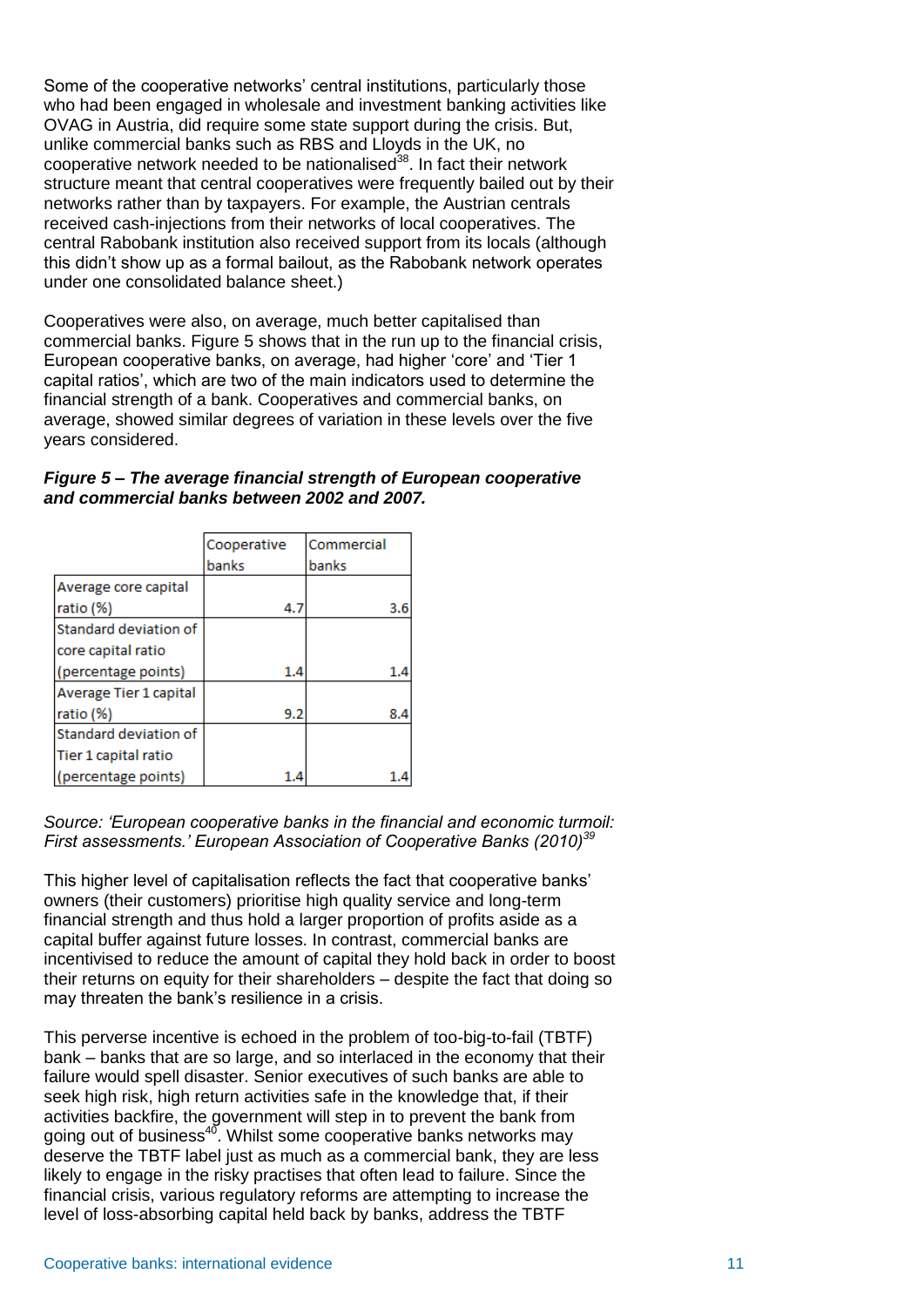problem<sup>41</sup> and to align executive remuneration with long-term value and prudent management. Nevertheless, current initiatives are still a long way off solving the problem – as demonstrated in **nef**'s recent *"Quid Pro Quo"* report.<sup>42</sup>

As well as increasing the stability of individual banks, the high level of capital held by cooperative banks generally helps to increase the resilience of the financial system in many countries. Many cooperatives actually expanded their lending activities during the crisis, whilst commercial banks struggled to meet the demand for credit. For example, at the peak of the 'credit crunch' in 2009, European cooperatives increased their lending to non-financial firms by 3.5% compared with a decrease of 1% in lending from all other banks combined.<sup>43</sup> Similarly, cooperatives in seven out of nine profiled countries maintained or increased their market shares of deposits and loans between 2007 and 2010 (see Figure 6).

*Figure 6 – Change in cooperatives' market shares of deposits and loans in nine countries between 2007 and 2010*

| Market share of deposits |      |      |
|--------------------------|------|------|
|                          | 2007 | 2010 |
| Austria                  | 36   | 37   |
| Finland                  | 32   | 33   |
| Germany                  | 18   | 19   |
| <b>Italy</b>             | 34   | 34   |
| Japan                    | 11   | 11   |
| Netherlar                | 41   | 40   |
| Portugal                 | 6    | 5    |
| Spain                    | 5    |      |
| UK                       |      |      |

*Source: European Association of Cooperative Banks<sup>44</sup>*

The cooperative sector was not free of problems during the crisis, however, with some central cooperatives suffering losses as a result of having previously ventured into investment banking activities. For the same reason, a number of building societies (which, as 'mutual' institutions, work in a similar way to cooperatives – see Box C) also ran into trouble. In the UK, for example, the Dunfermline Building Society collapsed because it had strayed out of traditional building society territory and become heavily involved in commercial property lending.<sup>45</sup>

Nevertheless, building societies performed better on average than commercial banks during the crisis.<sup>46</sup> This was partly a result of regulatory restrictions that ensure building societies, like cooperatives, are primarily funded by customer deposits and savings rather than by more volatile interbank lending.<sup>47</sup> It was also partly a result of their ownership structure, longtermism and prudential approach to management outlined above.<sup>48</sup>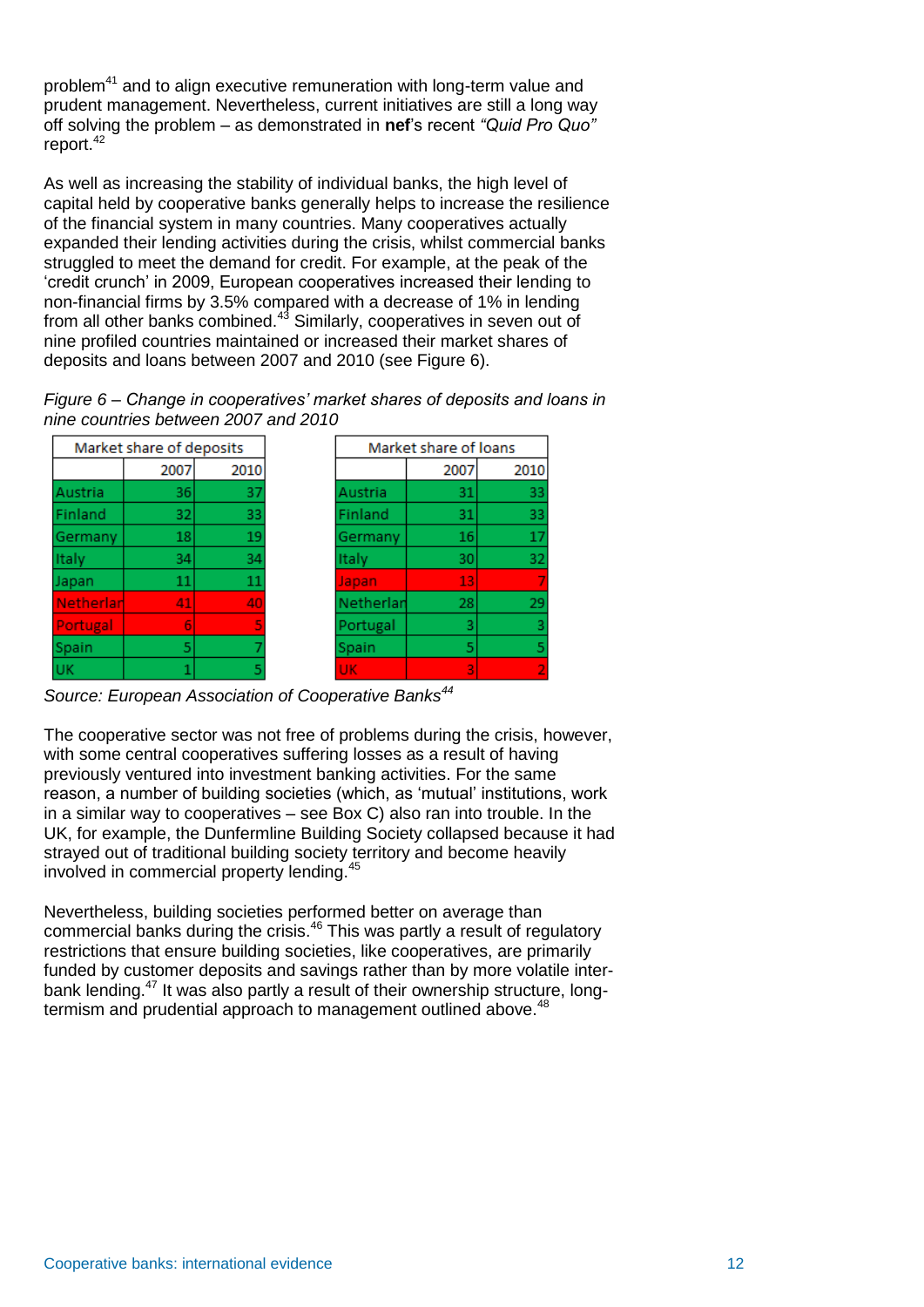### --- Start Box C ---

### **Mutuals**

Mutuals are not quite the same as cooperatives, but they are extremely similar. While there isn't a formal, internationally-consistent definition of either a cooperative or a mutual, a couple of key differences emerge. First, cooperatives can be owned by a variety of stakeholders (i.e. you can have customer-owned cooperatives or employee-owned cooperatives). Mutuals, on the other hand, are always owned by their customers. Second, membership of a cooperative is voluntary, meaning you can be a customer of a cooperative without being a member. Customers of mutuals, however, automatically become members. Finally, any member of a cooperative can run for election to be on the supervisory board; whereas, in mutuals, it is the current supervisory board that nominates candidates for future elections. In these last two regards, mutuals may be considered slightly less democratic than cooperatives.

<span id="page-16-0"></span>--- End Box C ---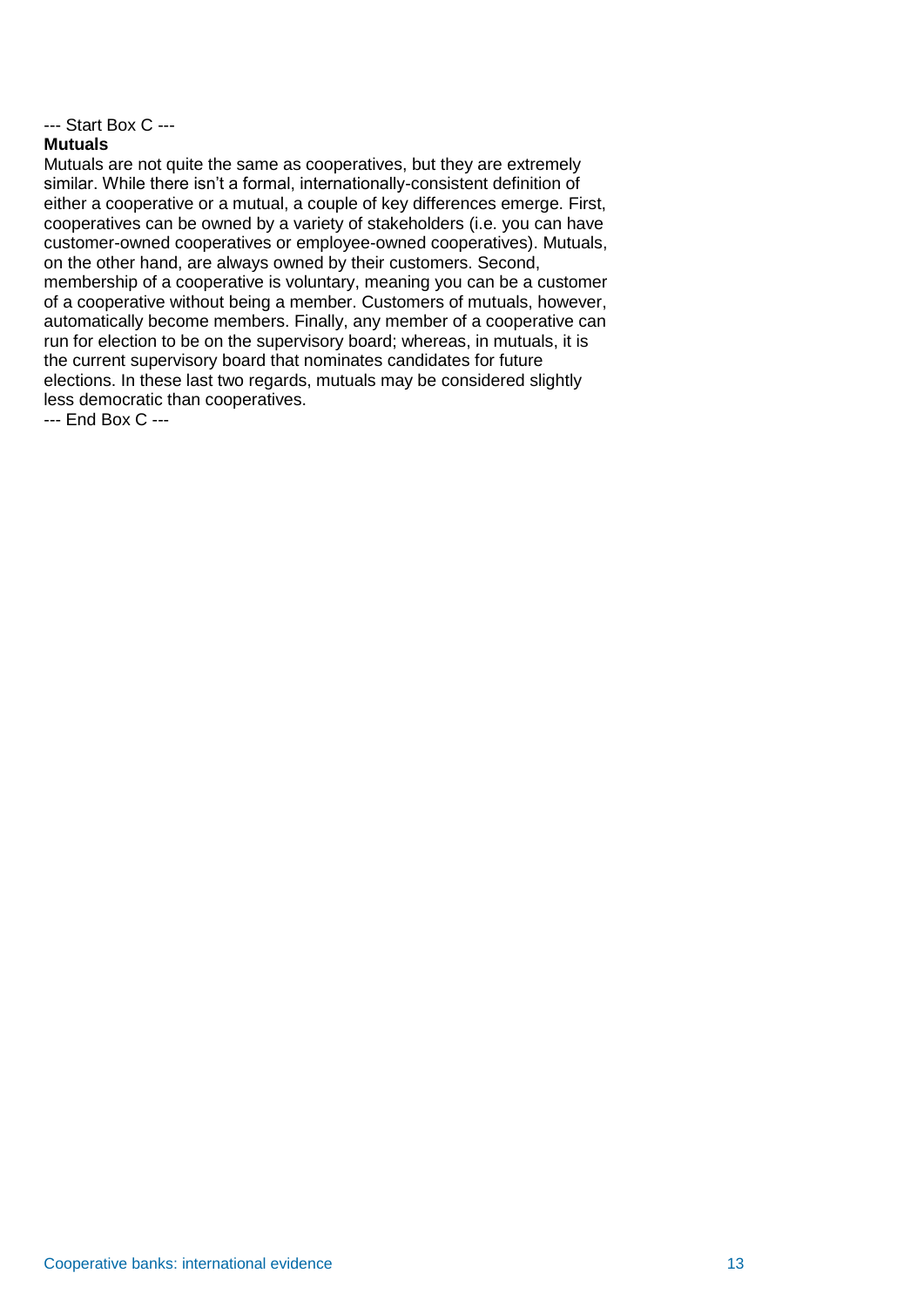# **3. What criticisms are typically made of the sector?**

Cooperatives have been criticised both for being too much like commercial banks, and too little like them. Local branches of cooperatives networks, it seems, can struggle to keep their central institutions on the straight and narrow. Arguments that the cooperative model leads to inefficiency and lack of management accountability are unconvincing, however. Similarly, while they are constrained in their ability to raise capital quickly, this is not necessarily a disadvantage.

### **3.1 Cooperatives cannot quickly raise large amounts of capital**

A potential downside of the cooperative ownership model is that it fosters a smaller investor base. Cooperative banks' cannot raise large amounts of capital quickly by issuing shares on a stock market. Over the past few decades this was considered to be holding back growth in the sector and preventing cooperatives from competing with large commercial banks. In the UK, this was one of the main arguments for the demutualisation of many of the largest UK building societies in the 1990's. In many other countries, it prompted a move towards central institutions becoming socalled 'semi-cooperatives' – i.e. banks that are owned by a mixture of members and shareholders.

The inability to raise external capital need not be a constraint, however, if the strategy of the bank is to grow its activities in line with its retained capital. Cooperatives do not pursue growth for its own sake, and do not need to grow in order to attain the economies of scale provided by the central cooperative service model. The primary reasons that commercial banks raise additional equity capital are to finance mergers and acquisitions or to rebuild core capital after suffering losses. The former is somewhat redundant to the cooperative model, and the latter has proved less of an imperative for cooperatives who generally made steadier profits throughout the financial crisis.

Furthermore, cooperatives' difficulties raising capital theoretically should mean they are more careful about how capital is invested. If they make poor investment decisions, any resulting lost capital will be harder for a cooperative than a commercial bank to replace. This is reflected in the higher levels of capital held by cooperatives and helped them to avoid needing state support after the financial crisis to the same extent as the commercial banking sector.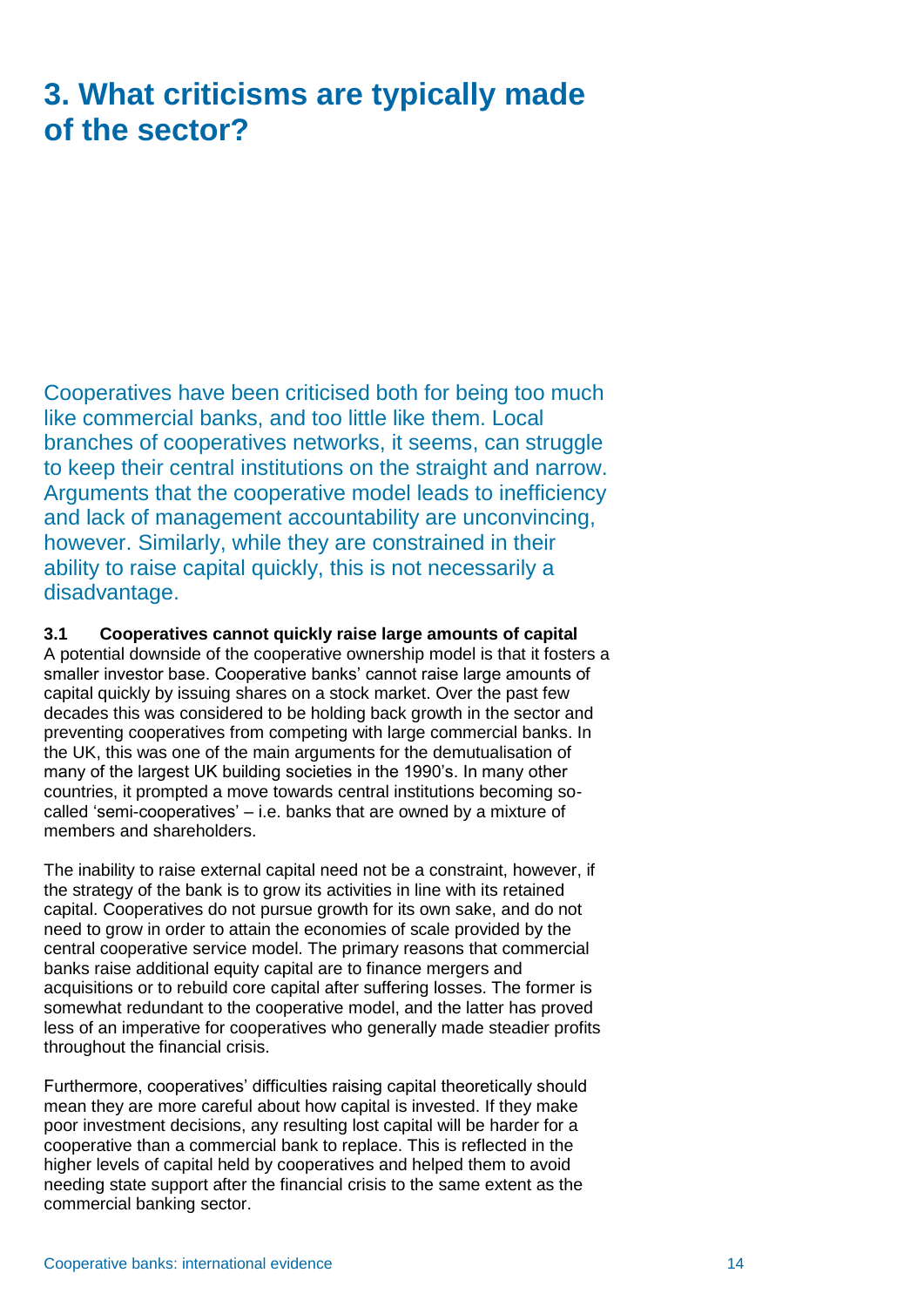### **3.2 They are not as democratic as they claim to be**

This second criticism relates to semi-cooperatives, which were developed to help overcome the lack of access to capital markets. They are partly owned by customers and partly owned by stock market investors, who typically gain rights to profits, but not to voting. The idea underpinning semicooperatives is that they enable the bank to have easier access to capital while retaining a significant element of cooperative ownership. This helps mitigate excessive risk-taking, and keep activities aligned with customers' interests.

The prevalence of semi-cooperatives varies from country to country. Crédit Agricole, the largest French cooperative, is a semi-cooperative, but remains majority owned by a network of local cooperative banks. Similarly, ownership of the international operations of the Raiffeisen group in Austria is split 3:1 between the local cooperatives and stock market investors. Rabobank, the Dutch bank, is 100% owned by local cooperatives.

The emergence of semi-cooperatives undoubtedly starts to erode many of the values that cooperatives supposedly hold close, such as structuring incentives so that owners are not motivated by profits alone. However, to date, most semi-cooperatives remain majority owned by their network of local banks<sup>49</sup> which should maintain the focus on customer value rather than profit maximisation.

### **3.3 They act like commercial banks, but less successfully**

The central institutions in cooperative networks are owned and thus, technically, controlled by the local cooperatives that use them. However, as these central institutions have developed, broadened their scope of activities, taken on an increasingly important role within the network, and hired staff with high levels of financial expertise, they have also begun to exert an element of centralised coordination and control over the network. Many, such as Rabobank, even have an explicit and formalised supervisory role over their network of locals.

Thus, there are generally two opposing forces battling for control in cooperative groups. One is the 'bottom-up' control of the central institutions by the local cooperatives that own it. The second is a 'top-down' central force stemming from the central institution and imposed on the network.

Which of these opposing forces has the upper hand depends on the specific cooperative network. There is enormous variation in the extent to which cooperative bank networks in Europe behave like one centrally controlled unit or operate like a network of autonomous local cooperatives that simply collaborate with one another and pool resources for certain activities. For example, the local cooperatives in Germany remain highly autonomous, despite having a central institution that they use to achieve economies of scale; whereas, Rabobank in the Netherlands operates under a single, well-defined brand, and the entire group consolidates its balance sheets into one large combined balance sheet.

In general, these large central institutions in cooperative networks *did* engage in many of the same activities as large commercial banks, including investment banking activities, and thus also got into trouble during the financial crisis. For example, Rabobank was significantly involved with both mortgage-based derivatives and short-term, inter-bank trading, and suffered heavy losses accordingly.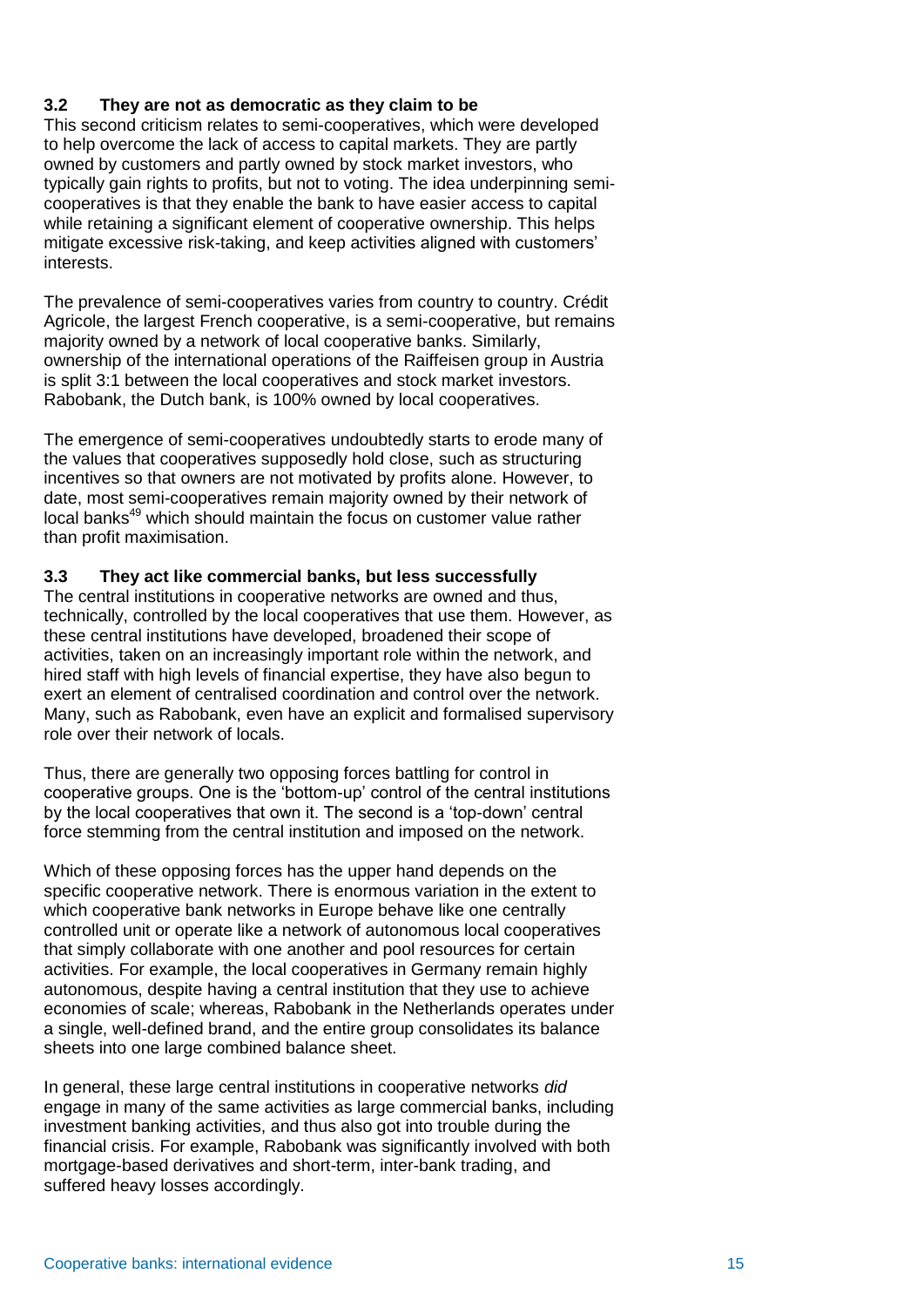The central institutions of the two Austrian cooperative networks also stepped off typical cooperative banking turf, by becoming very big players in the domestic banking markets in Central and Eastern Europe.<sup>50</sup> These economies of such countries were hit particularly hard by the financial crisis, and, thus, so too were the Austrian cooperatives.

In contrast, local cooperatives emerged relatively unscathed from the financial crisis, having engaged only in traditional, low-risk high-street banking. This divergence in behaviour and fortunes between local and central cooperatives is not surprising given the ownership structure of these two types of institutions.

Local cooperatives are owned by their customers, which help minimise socalled 'principle-agent problems', whereby one party (e.g. the owners of the banks) act in their own interests rather than in the interests of the other party (e.g. the customers of the banks). Cooperatives also typically exist on a relatively small scale and operate in only a small geographical region, with makes oversight and accountability relatively simple and transparent. In contrast, the central institutions are owned by the local cooperatives and sometimes, in the case of semi-cooperatives, also by external, remote investors.

To take the latter case first, semi-cooperatives obviously dilute the cooperative ownership and governance model somewhat. Nevertheless, even if the central institution in the network is entirely owned by the local cooperatives, one is still adding middle men to the chain between owners and customers, and thus monitoring becomes more challenging. In addition, the central institution is engaged in activities such as wholesale banking and corporate banking that the owners of cooperatives (i.e. ordinary people) may be unfamiliar with and therefore unable to govern.

Cooperatives argue that enough checks and balances are in place to ensure that central institutions and semi-cooperatives do not neglect their cooperative roots and succumb to the short-termism and high appetite for risk that characterise commercial banks. However, the fact that central institutions *did* stray into areas outside the traditional realm and scope of cooperative banking suggests that local cooperatives do often struggle to keep their central cooperatives on the straight and narrow.

**3.4 They struggle to remove ineffective or opportunistic managers** A frequent criticism levied at cooperatives is that their ownership structure makes it essentially impossible to transform inefficient institutions. Because cooperative shares cannot be bought and sold to third parties, it is impossible for external players who believe they can improve the bank's performance to mount a bid to take over management of the company.

It is also argued that the cooperative principle of 'one member, one vote' makes it more difficult to hold directors to account. This is because it is extremely difficult to coordinate a large number of members with equal votes to monitor and sanction directors who are either ineffective or who are pursuing their own interests at the expense of the bank's. In contrast, in shareholder banks, a few investors holding significant power individually may have a much greater incentive to monitor management and can easily act to bring about change in management if this appears desirable**<sup>51</sup>** .

Customer value (the central objective of cooperative banking) is also much harder to measure than profit (the driving factor of commercial banking). Unlike profit, which can be objectively quantified, measuring customer value requires qualitative as well as quantitative assessment. Because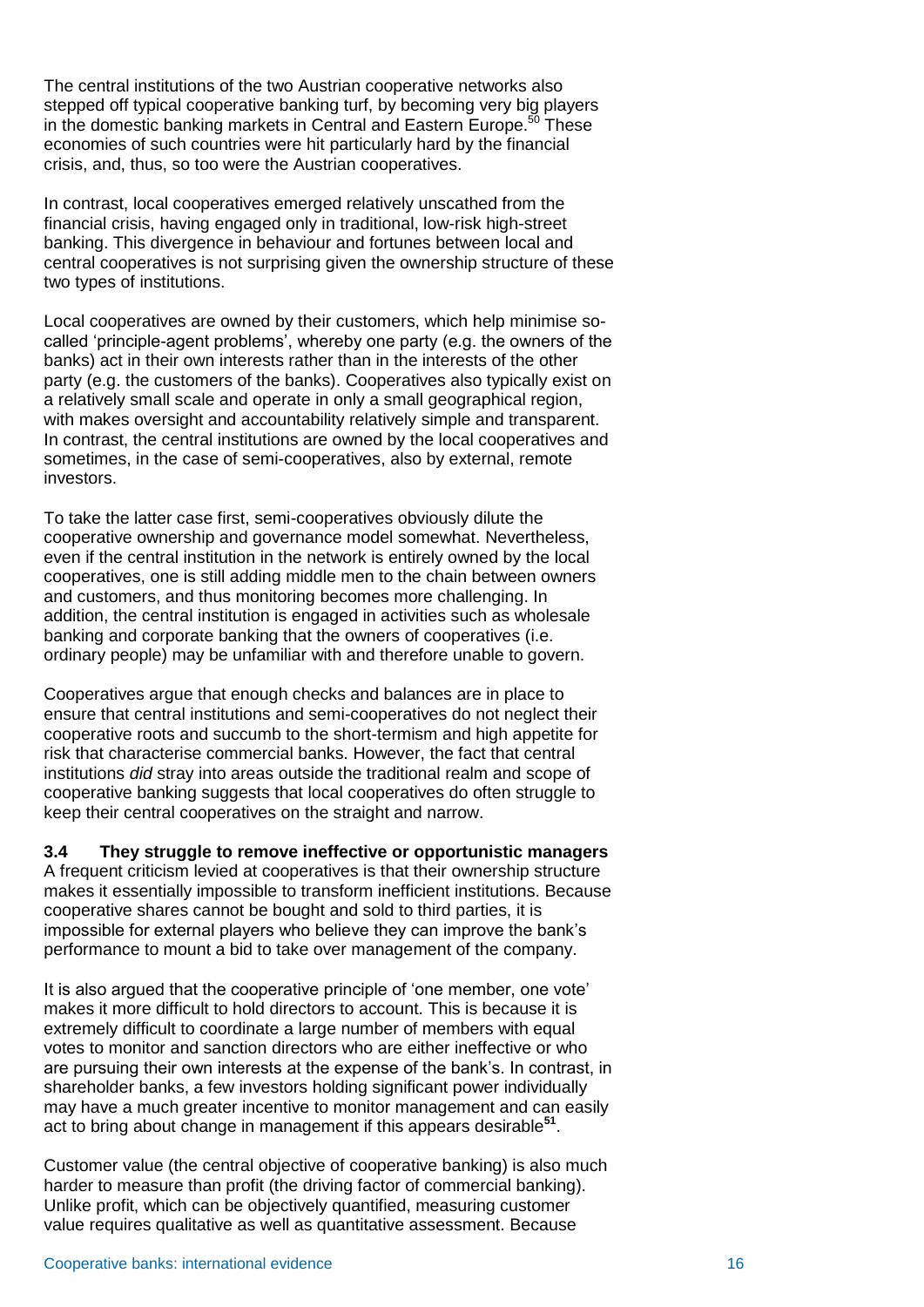progress towards their key aim is trickier to monitor, bad cooperative managers arguably have more scope for hiding laziness, ineptitude or exploitation of customers or the business.

One might, however, point to the superior performance of cooperatives since the financial crisis as evidence of their overall good quality of management. It is possible that, because local democratic control generally aligns managers' interests with those of the bank's owners, the need for certain external pressures (such as the threat of third party take-over) is not as vital to the cooperative banking sectors' efficiency.

After all, the regulation that cooperatives are subject to in many countries already helps keep management in check. The German regions, for example, demand that all cooperatives are assessed by regional Audit Associations. As well as scrutinising the financial state of the company, these associations investigate the performance of management. $52$ 

### **3.5 Cooperatives are inefficient**

Economic theory states that – in 'textbook' market conditions of perfect competition, perfect information and rational behaviour – profitmaximisation is the best way to ensure maximum efficiency. Clearly, this is at odds with the cooperative model's focus on customer value.

It has also been argued that the cooperative ownership structure holds back innovation and the optimum use of capital. This is because cooperative shareholders do not have a direct claim to capital, as the cumulative profit of all members, past and present, is held in trust rather than distributed to owners – leading some to consider it "capital in dead hands". $53$ 

Yet textbook conditions of perfect competition never have, and never will, exist in the real world. It has become apparent since the financial crisis that a significant proportion of the capital invested by commercial banks went into unsustainable activities and unproductive sectors of economies fuelling asset price bubbles. The 'dead' capital held by cooperatives was instead, on average, invested in more sustainable, albeit less lucrative, products and services. This, together with the scale of government support that was required to bail out commercial banks, has called into question the assumption that profit-seeking banks will by definition be the most efficient and economically productive.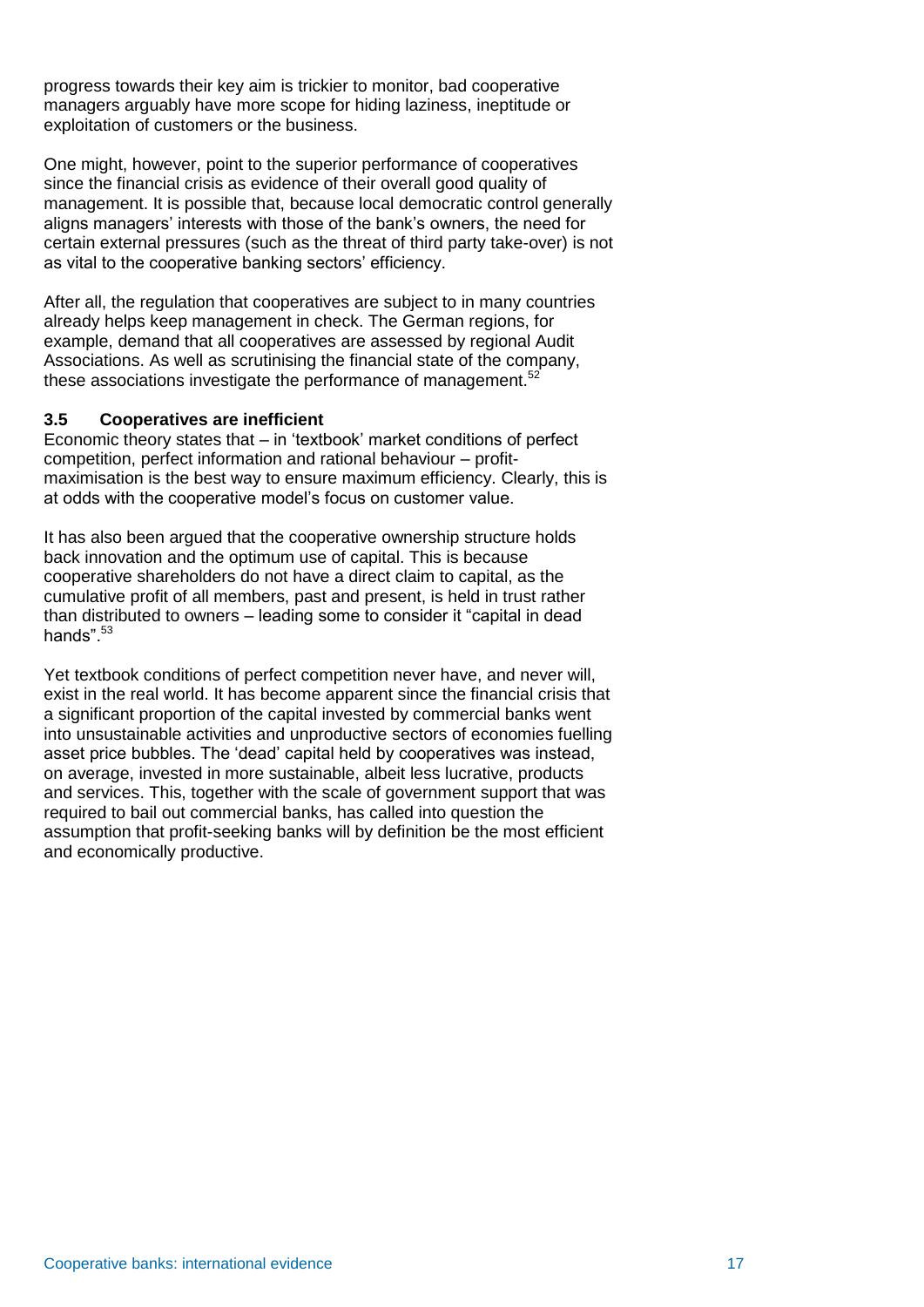# <span id="page-21-0"></span>**4. Why are cooperatives more common in some countries than others?**

The cooperative banking sector has developed differently in different countries. This is for a variety of historical, regulatory and ideological reasons: In countries like the UK, for example, neoliberal economic policies viewing shareholder companies as inherently superior to all other models have been pursued much more rigorously than in others.

According to the European Association of Cooperative Banks there are 4,200 cooperative banks in Europe that operate 60,000 branches and serve 159 million customers.<sup>54</sup> In addition, 45 million people are members of a European cooperative bank. As Figure 7 shows, however, cooperatives have much more significant presence in some countries than others.



### *Figure 7 – Market shares of deposits in Germany, France and the UK*

*Source: World Bank (2011)<sup>55</sup>*

There are many factors behind these differences. One is the degree of decentralisation of political and economic power within countries. The German banking system, for example, reflects its federal structure and historical origins as many autonomous states. Many of its institutions developed on a regional rather than a national basis and as a result it has a significant local banking sector.

In general, cooperative banks are a significant presence in many European countries, especially in Europe. The UK is a notable exception, however, despite being the birthplace of cooperatives and having a thriving mutual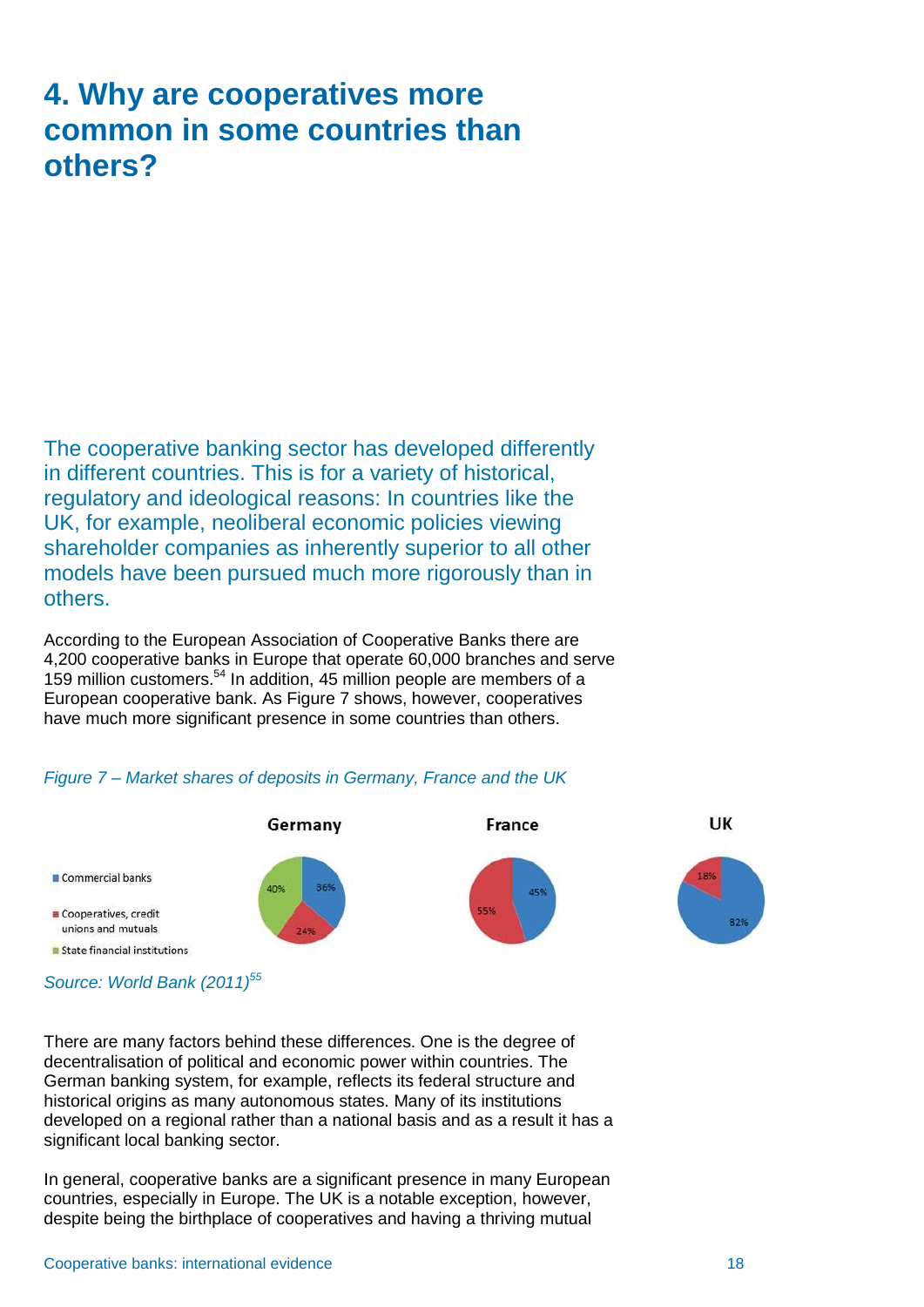sector until the 1990s. Building societies are a type of mutual that traditionally focus on providing mortgages, although they also provide other retail banking products and services. These institutions have been around in the UK since 1775.<sup>56</sup> They were formed because members wanted their savings to be put towards helping other members buy their own homes (hence the name 'building society').

The number of authorised building societies in the UK fell from 1,723 to 49 in the hundred years between 1910 and 2010. Much of this was the result of mergers within the sector, as – in a bid to achieve economies of scale and become more competitive – building societies moved from being very local institutions to working on a larger, sometimes even national scale.

In the 1970s-1990s, building societies came under heavy criticism for being inefficient institutions because they didn't post anywhere near the high financial returns generated by commercial banks. The reason for this was put down to the criticisms discussed in the previous section: lack of focus on profit maximisation; difficulty removing ineffective managers; immunity from 'disciplining' market forces; and, inability to raise capital from external investors. Also, the restrictions placed on their activities (building societies were not allowed to offer current accounts, credit cards, unsecured loans, cheque books, and many other products and services) were also strongly criticised.

In 1986, the Building Societies Act gave building socialites much more freedom in their activities. The legislation also permitted current members to cash-in on the value of the building society, which had been created over-time by past members and was meant to be an endowment for the future. To make matters worse, many opportunistic investors observed the privatisation trend and subsequently became members of building societies in order to (a) put pressure on the society to privatise, and (b) enjoy the unearned 'windfall gains' of cashing-in during privatisation. These 'carpetbaggers' led to a wave of privatisation during the 1990s, which resulted in approximately 70% of building societies' assets being privatised<sup>57</sup> including all the larger companies bar Nationwide.

The UK effectively dismantled its mutual sector thereby removing the advantages that such institutions bring to the overall banking industry. By 2009 the building societies that were privatised during the 1990s had all either been absorbed into other banks, such as Santander taking over Abbey National, or had got into such enormous difficulties during the financial crisis that they had to be taken over by the Government (Northern Rock), or other banks (HBOS).<sup>58</sup> According to an All-Party Parliamentary Group inquiry there was little economic benefit derived from the demutualisations<sup>59</sup>.

Whilst similar pressures to privatise banks were present in countries such as Germany, they were successfully resisted in many – but certainly not all – instances. In short, neoliberal economic policies never achieved the same degree of supremacy in other countries as they enjoyed in the UK and US.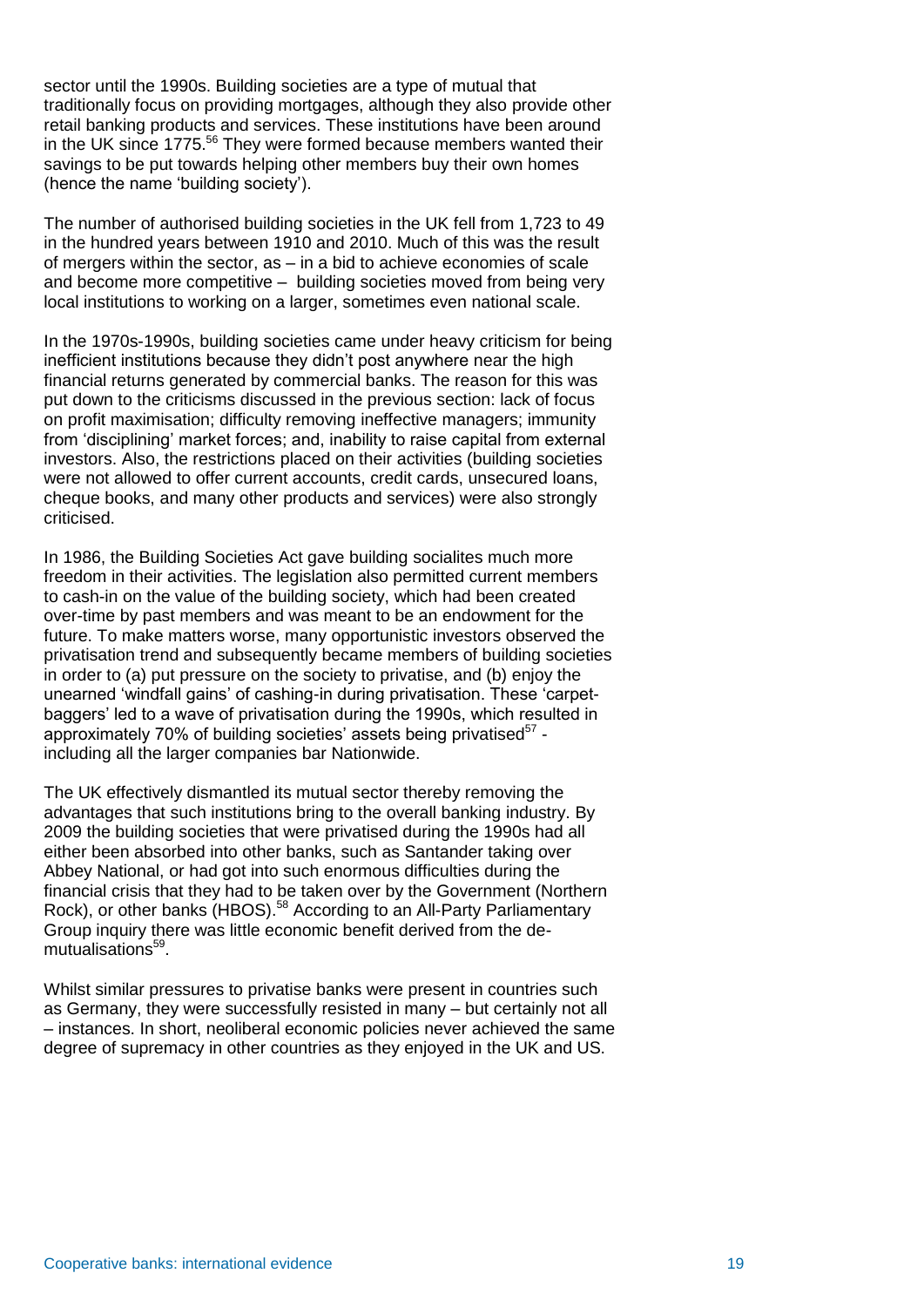# <span id="page-23-0"></span>**5. How can governments foster a prosperous cooperative banking sector?**

Governments should help the cooperative banking sector thrive in a number of ways. First, they should ensure that banking regulation takes into account the particular capital structure of cooperatives instead of discriminating against it. Second, they should enable and encourage the creation of central service structures, allowing the sector to achieve economies of scale without losing local accountability. Last, they should regulate to protect mutuals against opportunistic demutualisation by current members pursuing short-term gain at the expense of their institutions' longterm success.

The difficulty that cooperatives face in accessing capital can be considered both a strength and a weakness. Its disadvantage is that it forces the sector to grow very slowly and organically. This is illustrated by the current acquisition by the Cooperative Bank of 630 branches of Lloyds (a commercial bank): not only is Lloyds planning to effectively lend the Cooperative Bank the money to take over its branches, it is also going to inject additional capital into the branches before transferring them to Cooperative Bank, and provide extensive IT systems support along the way.

Governments looking to expand cooperative sectors, or to encourage new entrants into the banking market to challenge powerful incumbent firms, must take these capital raising difficulties into careful consideration.<sup>60</sup> If governments acknowledge that having a diversified banking system is a public good, and that cooperatives have something to offer, then efforts to the grow the sectors, particular through acquisitions, may have to be subsidised in some way.

This subsidy could come in a variety of forms. For instance, commercial banks could be forced to subsidise branches being sold-off to cooperatives (as it appears Lloyds will be to the Cooperative Bank). Alternatively, the government could subsidise the process itself by injecting capital into these institutions. A final option would be for the commercial banks that were nationalised during the financial crisis, such as Royal Bank of Scotland (RBS), to be transformed into cooperatives. Whilst the government would forego the potential proceeds from selling nationalised banks back to stock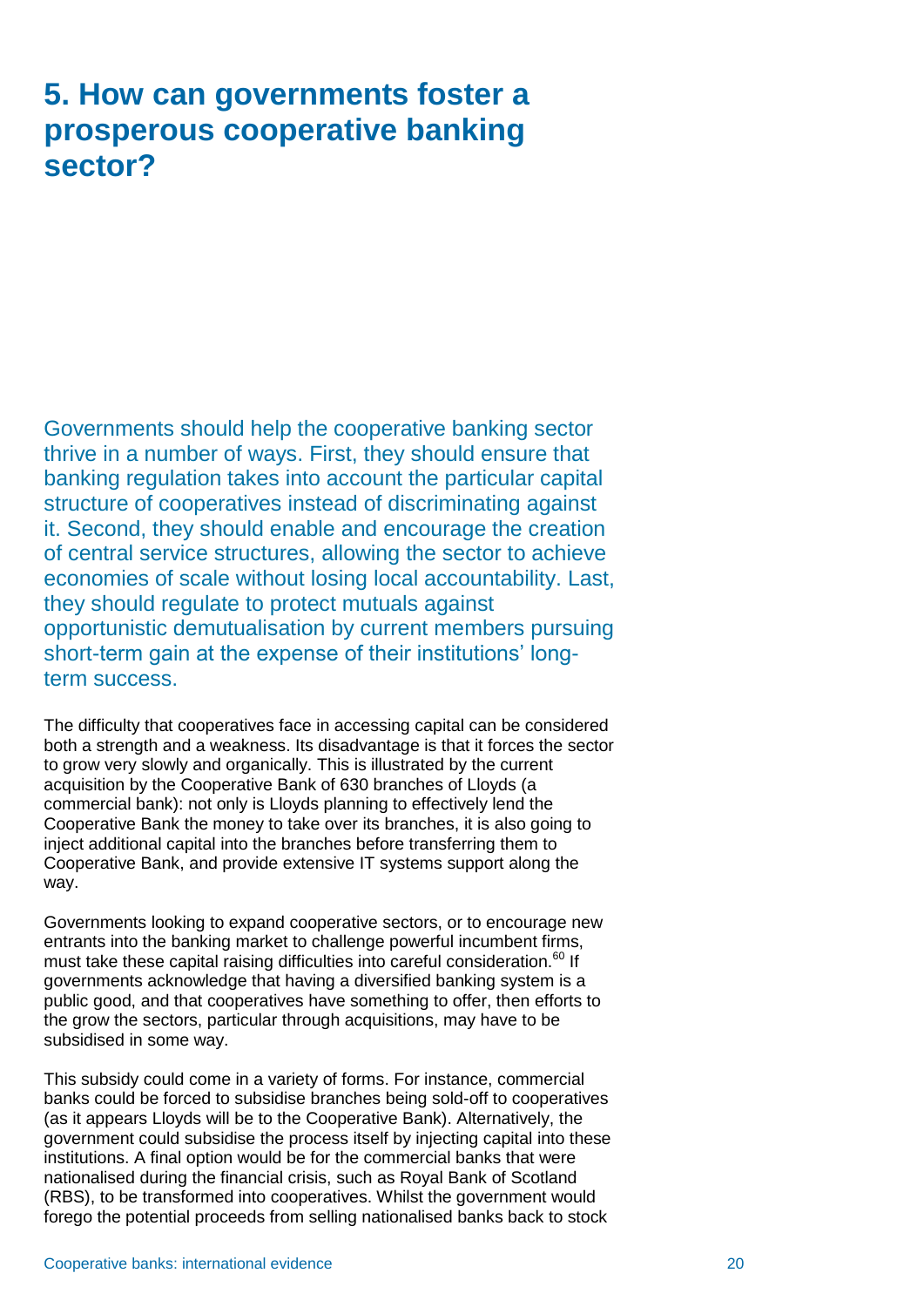market investors, restructuring them into cooperatives instead could relatively quickly and dramatically diversify the landscape of UK retail banking, generating greater medium- and long-term value for taxpayers.

Governments looking to bolster mutual or cooperative sectors should also take steps to protect the sectors from privatisation by opportunistic owners that want to cash-in. Some UK building societies now have membership clauses specifying that someone has to have been a member for a given time, for example, five years, before they are entitled to any personal share of the proceeds of privatisation.<sup>61</sup> Certain legal structures could also help protect a mutual or cooperative's assets against such forces, for example by ensuring assets were held in a trust.

By encouraging the establishment of networks and central institutions, governments could also help mutuals and cooperatives achieve economies of scale without having to merge. Building societies in the UK, for example, have never really collaborated in networks<sup>62</sup> and as a result there has been a lot of consolidation in the sector. Whilst this consolidation helps building societies compete with banks, it also means that the perks of local banking are gradually lost.

Finally, it is crucial that regulators appreciate that there are different types of banks in an economy, and stop developing one-size-fits-all regulation. For example, new European regulations for bail-in bonds (debt that converts into equity if a financial institution gets into financial trouble) at first did not take into account the fact that shares in cooperatives come with a very different set of rights to shares in commercial banks. Similarly, cooperative banks are currently concerned that they will be disproportionately hit by capital adequacy requirements. These requirements will demand that banks hold proportionately more capital against SME lending, in which the cooperative sector outperforms commercial banks.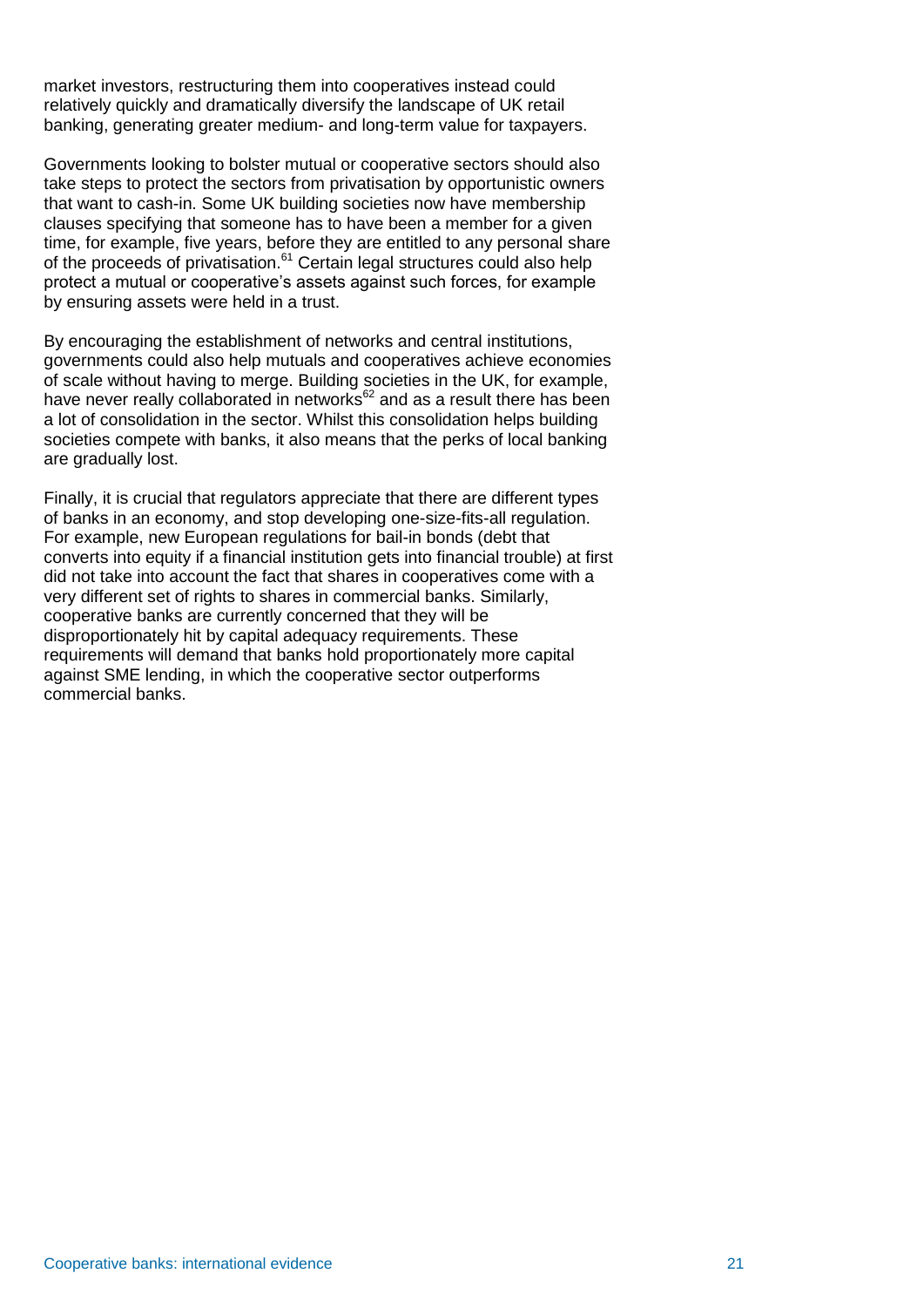# <span id="page-25-0"></span>**6. What does the future hold for cooperative banks?**

Cooperative banks play a valuable complementary role to profit-seeking shareholder owned commercial banks. The trend in recent decades towards demutualisation and pressing cooperatives to behave more like shareholder banks should therefore be reversed. Nations without cooperative banks would be wise to encourage their growth, and those with cooperative banks would be wise to protect them and help them to flourish.

Cooperatives have come out of the financial crisis relatively well. Not only did they weather the storm better than commercial banks (and, in many cases, were even able to expand their share of key markets), they also suffered nowhere near the same level of reputational damage.

The number of customers using cooperatives was maintained or increased in eight out of nine profiled countries between 2007 and 2010*<sup>63</sup>*. This could reflect an increased enthusiasm for the cooperative model, disillusionment with commercial banks, or both.  $64$ 

Cooperative membership has also increased over the past decade. Figure 8 below shows that across six European countries the average membership increased by 12.5 million, a rise of 38%, and the average member to population ratio rose by 6.5 percentage points to 22.5% between 1997 and 2009.

Cooperatives are rightly keen to point out that changes in emphasis by commercial banks in the aftermath of the crisis (such as renewed focus on high-street customers, ending of branch sales incentives, a shift to a longer-term perspective, and lower, more sustainable returns and risk appetite) are values that have always been at the heart of the cooperative banking model.

Political pressure, bolstered by neoliberal theories of efficient markets, has gradually helped push European cooperative banks into adopting increasingly less cooperative structures.<sup>65</sup> But the superior performance of cooperative banks during and since the financial crisis warrants a sharp reversal in this policy direction. In the UK, where the mutual sector has been steadily dismantled, many politicians are now mourning the lack of alternatives to mainstream commercial banks.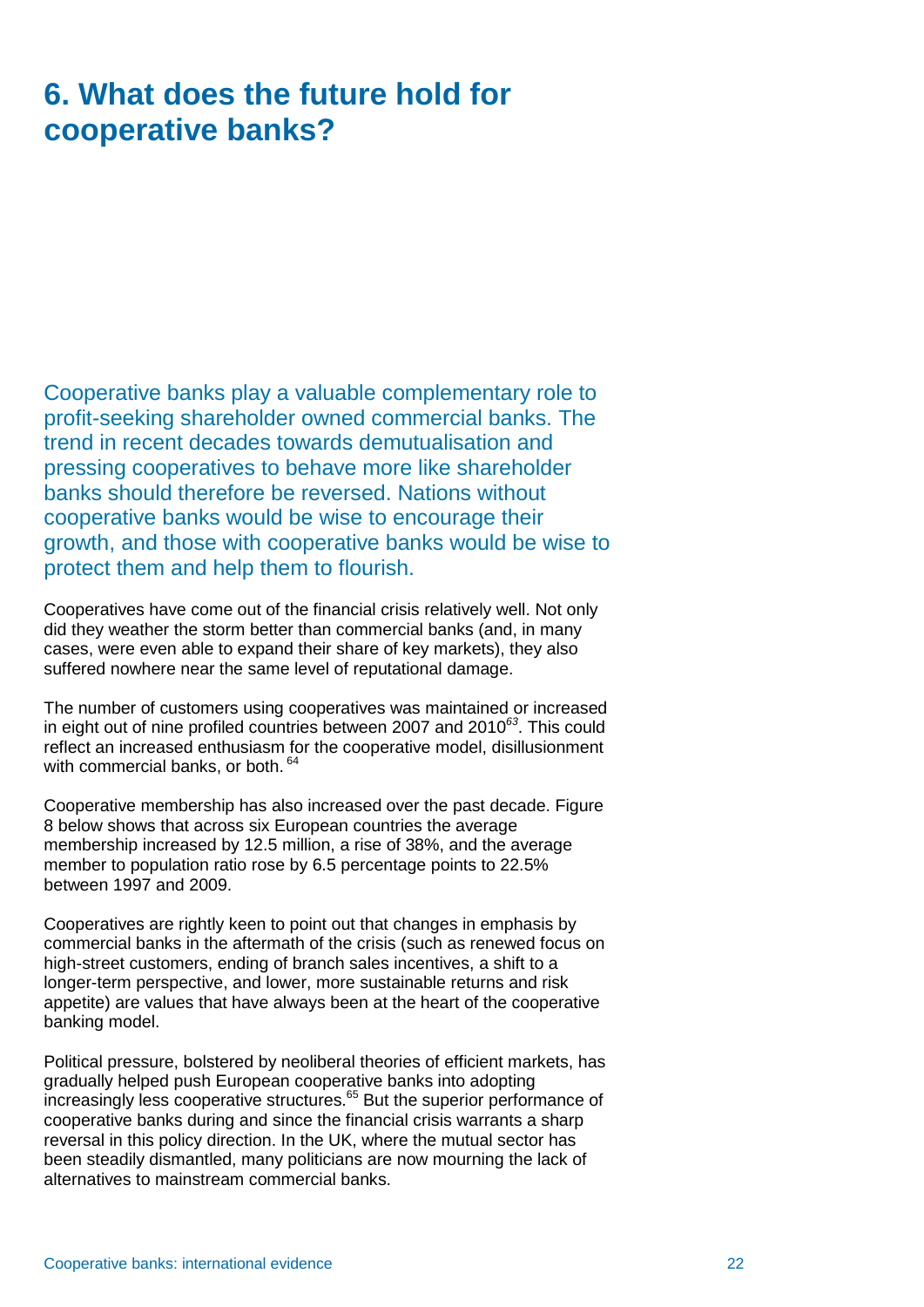### *Figure 8 – Average membership and member to population ratio of cooperative banks in Austria, Finland, France, Germany, Italy and The Netherlands.*



## *Source: Groeneveld, H. (2011). <sup>66</sup>*

International experience and evidence on the benefits of having a cooperative banking sector as part of the overall banking mix provides compelling reasons for the UK to try to rebuild a mutual sector. The promotion of mutuals in the financial sector is a stated aim of government policy<sup>67</sup>, and we will examine policy options for the UK in forthcoming research.

This evidence also provides important considerations for developing nations in determining banking policy and the optimum mix of banking structures. While cooperative banks have their advantages and disadvantages, it is clear that have a valuable complementary role to play alongside profit-seeking, shareholder-owned commercial banks. Developing nations that lack cooperative banks would be wise to help kick start their growth, while those that have cooperative banks already would be wise to protect them and help them to flourish.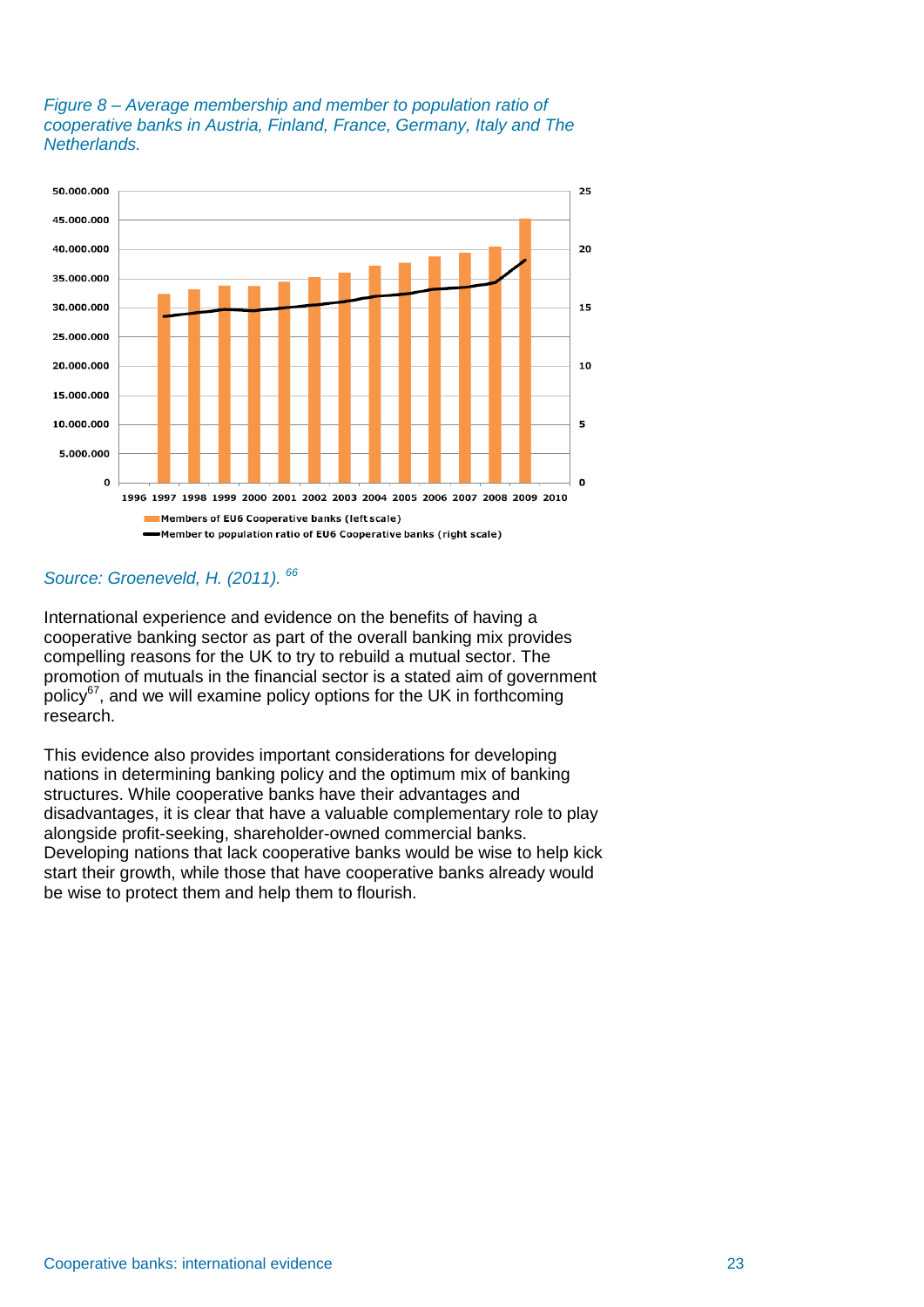# <span id="page-27-0"></span>**Endnotes**

1 There is no rule without an exception. Some Italian cooperatives *do* allow people to sell their stake in the enterprise to third parties.

 $2$  Except some Italian cooperatives, which do allow members a claim over the institution's assets via dividends and capital gains. These are the same cooperatives that allow secondary trading of their shares.

<sup>3</sup> International Cooperative Alliance (2012). Co-operative identity, values & principles [webpage]. Retrieved from http://2012.coop/en/what-co-op/co-operativeidentity-values-principles

<sup>4</sup> International Cooperative Alliance (2012). History of the co-operative movement [webpage]. Retrieved from http://2012.coop/en/what-co-op/history-co-operativemovement

<sup>5</sup> International Cooperative Alliance (2012). The Rochdale Pioneers [webpage]. Retrieved from http://2012.coop/en/co-op-movement/rochdale-pioneers

 $6$  Which is, incidentally, why one of the Austrian cooperative bank networks is called 'Raiffeisen'.

 $<sup>7</sup>$  International Cooperative Alliance (2012). History of the co-operative movement</sup> [webpage]. Retrieved from http://2012.coop/en/what-co-op/history-co-operativemovement

 $8$  Some cooperative networks have a 'three tier' structure, with lots of small local banks, a few regional institutions, which provide a basic level of economies of scale, and then a national central institution, which provides higher level economies of scale, etc.

<sup>9</sup> Centre for European Policy Studies. (2010). Investigating diversity in the banking sector in Europe: Key developments, performance and role of cooperative banks. Retrieved from

#### http://aei.pitt.edu/32647/1/70. Investigating\_Diversity\_in\_the\_Banking\_Sector\_in\_ Europe.pdf

<sup>10</sup> European Association of Cooperative Banks. (2011). Effective Resolution of Systemically Important Financial Institutions. Recommendations and Timelines. Consultative document for the Financial Stability Board. Retrieved from http://www.globalcube.net/clients/eacb/content/medias/publications/position\_paper s/banking\_legislation/Comments\_FSB\_Consultation\_Effective\_Resolution\_SIFIs.p df

<sup>11</sup> Groeneveld, H. (2011). The Cooperative Banking Model: Performance and Opportunities. Retrieved from

http://www.suerf.org/download/collmay11/papers/2groeneveld.pdf

 $12$  Centre for European Policy Studies. (2010). Investigating diversity in the banking sector in Europe: Key developments, performance and role of cooperative banks. Retrieved from http://

aei.pitt.edu/32647/1/70. Investigating Diversity in the Banking Sector in Europ e.pdf

 $13$  Deutsche Bundesbank. (2012). Statistics [webpage]. Retrieved from http://www.bundesbank.de/Navigation/EN/Statistics/statistics.html?nsc=true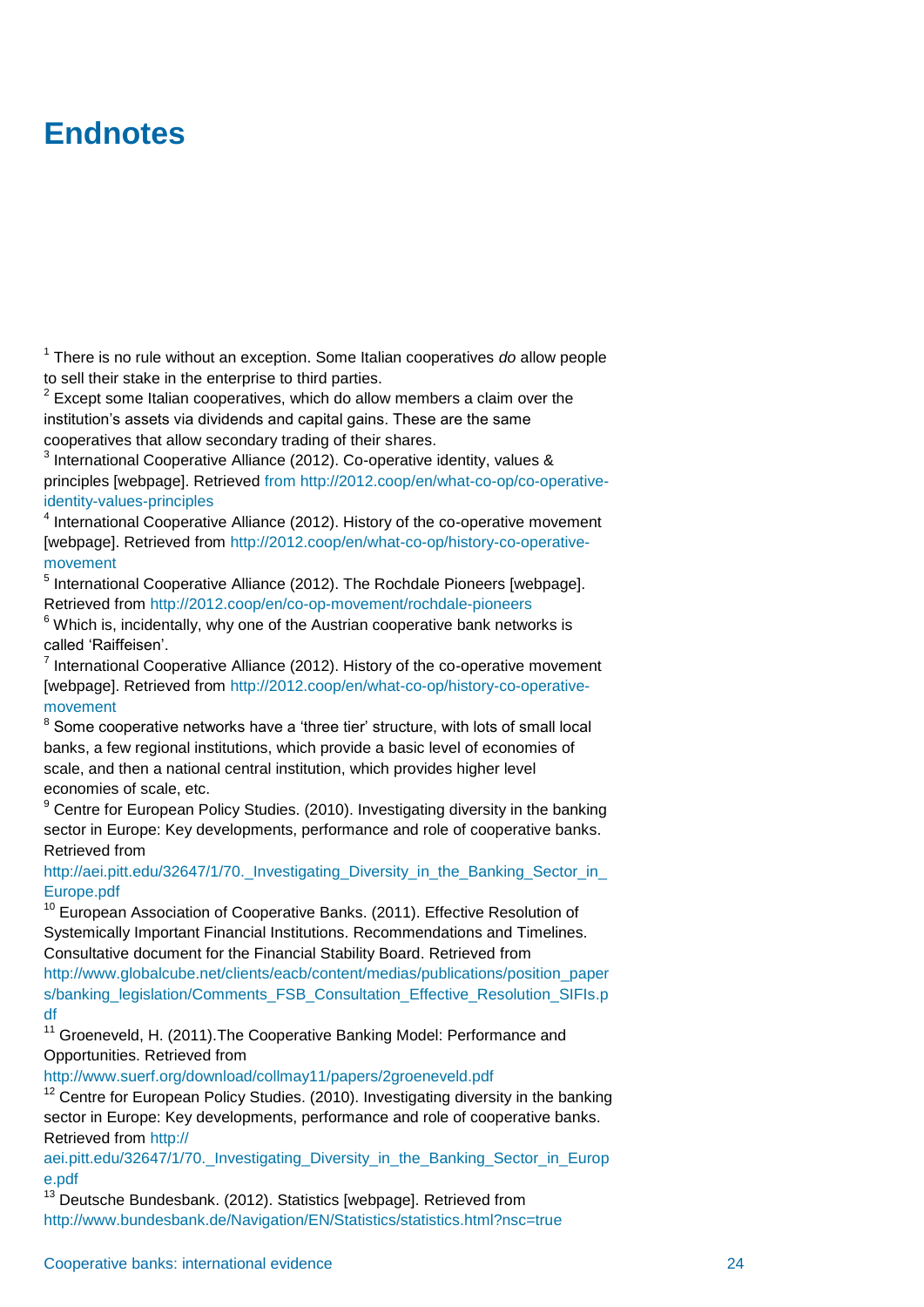<sup>14</sup> Banks' 2011 annual reports

<sup>15</sup> Deutsche Bundesbank. (2012). Statistics [webpage]. Retrieved from http://www.bundesbank.de/Navigation/EN/Statistics/statistics.html?nsc=true

<sup>16</sup> Oesterreichische Nationalbank. (2012). Statistical data [webpage]. Retrieved from http://www.oenb.at/en/stat\_melders/datenangebot/datenangebot.jsp

<sup>17</sup> Swiss National Bank. (2012). Statistics [webpage]. Retrieved from http://www.snb.ch/en/iabout/stat

18 Campaign for Community Banking Services. (2012). Branch network reduction: 2012 report. Retrieved from

http://www.communitybanking.org.uk/report\_reduction\_2012.htm

<sup>19</sup> Campaign for Community Banking Services. (2012). Branch network reduction: 2012 report. Retrieved from

http://www.communitybanking.org.uk/report\_reduction\_2012.htm

 $20$  Centre for European Policy Studies. (2010). Investigating diversity in the banking sector in Europe: Key developments, performance and role of cooperative banks. Retrieved from

http://aei.pitt.edu/32647/1/70. Investigating Diversity in the Banking Sector in Europe.pdf

 $21$  Ibid.

 $22$  Banking Taskforce. (2012). Appeals process: Annual report. Retrieved from http://www.betterbusinessfinance.co.uk/images/uploads/Annual\_Report\_Master\_2 012.pdf

 $23$  Ibid.

<sup>24</sup> Berger, A., Miller, N., Petersen, M., Rajan, R. & Stein, J. (2002). Does function follow organizational form? Evidence from the lending practices of large and small banks. Journal of Financial Economics, 76(2): 237-269.

 $25$  Cole, R., Goldberg, L. & White, L. (2004). Cookie-cutter versus character: The micro structure of small business lending by large and small banks. The Journal of Financial and Quantitative Analysis, 39(2): 227-251.

 $26$  Unfortunately, equivalent data wasn't available for France and Italy, both of which have large cooperative banking sectors.

 $27$  European Association of Cooperative Banks. (2010). Latest key figures on the sector [webpage]. Retrieved from

http://www.eacb.eu/en/cooperative\_banks/key\_figures/last\_key\_figures.html <sup>28</sup> CGAP. (2010). Financial Access 2010 [webpage]. Retrieved from http://www.cgap.org/p/site/c/template.rc/1.9.47743/

 $29$  Cannari, L. & Signorini, L. (1997). Rischiosita e razionamento del credito: un'analisi dell'efficienza allocativa della BCC e dei divari Nord-Sud. In Cesarini, F, Ferri, G. and Giardino, M. (eds.), Credito e sviluppo. Banche locali cooperative e imprese minori, Bologna, Il Mulino.

 $30$  Usai, S. & Vannini, M. (2005). Banking Structure and Regional Economic Growth: Lessons from Italy. Annals of Regional Science, 39(4): 691-714. <sup>31</sup> Hakenes, H., Schmidt, R., & Xie, R. (2009). Public Banks and Regional

Development: Evidence from German savings banks. Retrieved from http://ssrn.com/abstract=1343048

 $32$  European Association of Co-operative Banks. (2010). European co-operative banks in the financial and economic turmoil: First assessments. Retrieved from http://www.globalcube.net/clients/eacb/content/medias/publications/eacb\_studies/e acb 2010 research paper cooperative banks in the financial and economic t urmoil.pdf

<sup>33</sup> European Association of Co-operative Banks. (2010). European co-operative banks in the financial and economic turmoil: First assessments. Retrieved from http://www.globalcube.net/clients/eacb/content/medias/publications/eacb\_studies/e acb 2010 research paper cooperative banks in the financial and economic to urmoil.pdf

34 Groeneveld, H. (2011). The value of European Cooperative banks for the future financial system. Retrieved from

http://www.helsinki.fi/ruralia/ica2011/presentations/Groeneveld.pdf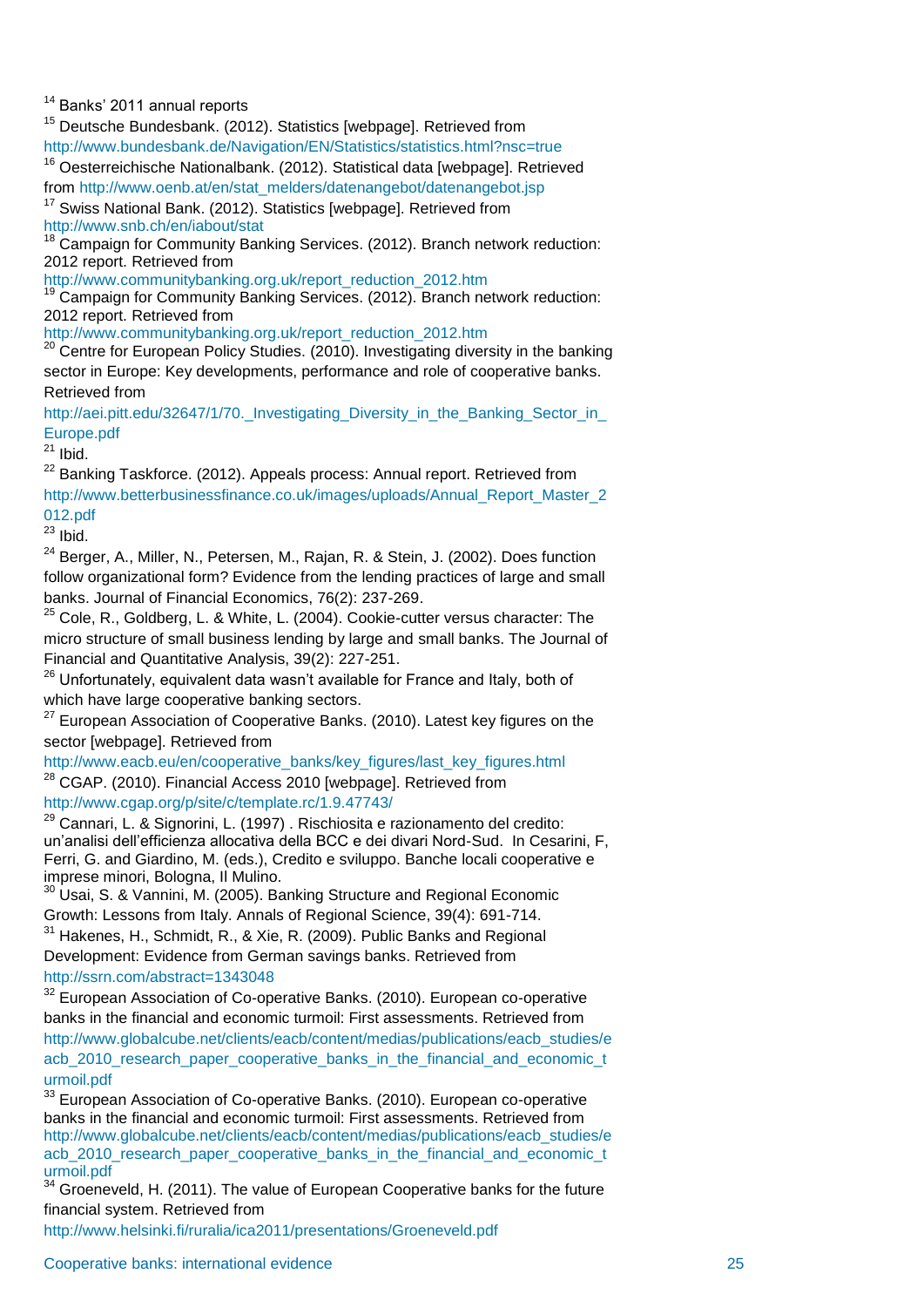<sup>35</sup> Groeneveld, H. (2011). Morality and integrity in cooperative banking. Ethical Perspectives, 18(4): 515-540.

 $36$  Ibid.

<sup>37</sup> European Association of Cooperative Banks. (2010). Latest key figures on the sector [webpage]. Retrieved from

http://www.eacb.eu/en/cooperative\_banks/key\_figures/last\_key\_figures.html

<sup>38</sup> European Association of Co-operative Banks. (2010). European co-operative banks in the financial and economic turmoil: First assessments. Retrieved from http://www.globalcube.net/clients/eacb/content/medias/publications/eacb\_studies/e acb 2010 research paper cooperative banks in the financial and economic to urmoil.pdf

 $39$  European Association of Co-operative Banks. (2010). European co-operative banks in the financial and economic turmoil: First assessments. Retrieved from http://www.globalcube.net/clients/eacb/content/medias/publications/eacb\_studies/e acb\_2010\_research\_paper\_cooperative\_banks\_in\_the\_financial\_and\_economic\_t urmoil.pdf

<sup>40</sup> Haldane, A. (2010). The \$100 billion question. Retrieved from

http://www.bis.org/review/r100406d.pdf

<sup>41</sup> This is one of the aims of the UK Financial Services Bill, based on the recommendations of the Independent Commission on Banking [reference for ICB Final Report].

 $42$  New economics foundation (2011) Quid Pro Quo: Redressing the privileges of the banking industry. Retrieved from

http://www.neweconomics.org/sites/neweconomics.org/files/Quid\_Pro\_Quo.pdf

 $43$  Groeneveld, H. (2011). The value of European Cooperative banks for the future financial system. Retrieved from

http://www.helsinki.fi/ruralia/ica2011/presentations/Groeneveld.pdf

<sup>44</sup> European Association of Cooperative Banks. (2010). Latest key figures on the sector [webpage]. Retrieved from

http://www.eacb.eu/en/cooperative\_banks/key\_figures/last\_key\_figures.html

 $45$  Hill, A. (2009, March 30<sup>th</sup>). Nervous in Newcastle is now decisive in Dunfermline. Financial Times. Retrieved from http://www.ft.com/cms/s/0/97a0cc70-1d60-11de-9eb3-00144feabdc0.html#axzz2BAaEnFZR

<sup>46</sup> Oxford Centre for Mutual & Employee-owned Business. (2009). Converting failed financial institutions into mutual organisations. Retrieved from

http://www.bsa.org.uk/docs/presspdfs/remutualisation.pdf

 $47$  Ibid.

 $48$  Ibid.

<sup>49</sup> Ibid.

<sup>50</sup> Centre for European Policy Studies. (2010). Investigating diversity in the banking sector in Europe: Key developments, performance and role of cooperative banks. Retrieved from http://

aei.pitt.edu/32647/1/70.\_Investigating\_Diversity\_in\_the\_Banking\_Sector\_in\_Europ e.pdf

 $51$  Whether such investor oversight can always exert control over powerful and charismatic chief executives is a different matter, as demonstrated in the case of Royal Bank of Scotland, many of whose investors questioned the strategy of Fred Goodwin the Chief Executive, but were not able to influence either his strategy or his tenure.

<sup>52</sup> Centre for European Policy Studies. (2010). Investigating diversity in the banking sector in Europe: Key developments, performance and role of cooperative banks. Retrieved from http://

aei.pitt.edu/32647/1/70. Investigating Diversity in the Banking Sector in Europ e.pdf

 $53$  Fontevne, W. (2007). Co-operative Banks in Europe – Policy issues. IMF Working Paper. Retrieved from http://www.imf.org/external/pubs/ft/wp/2007/wp07159.pdf